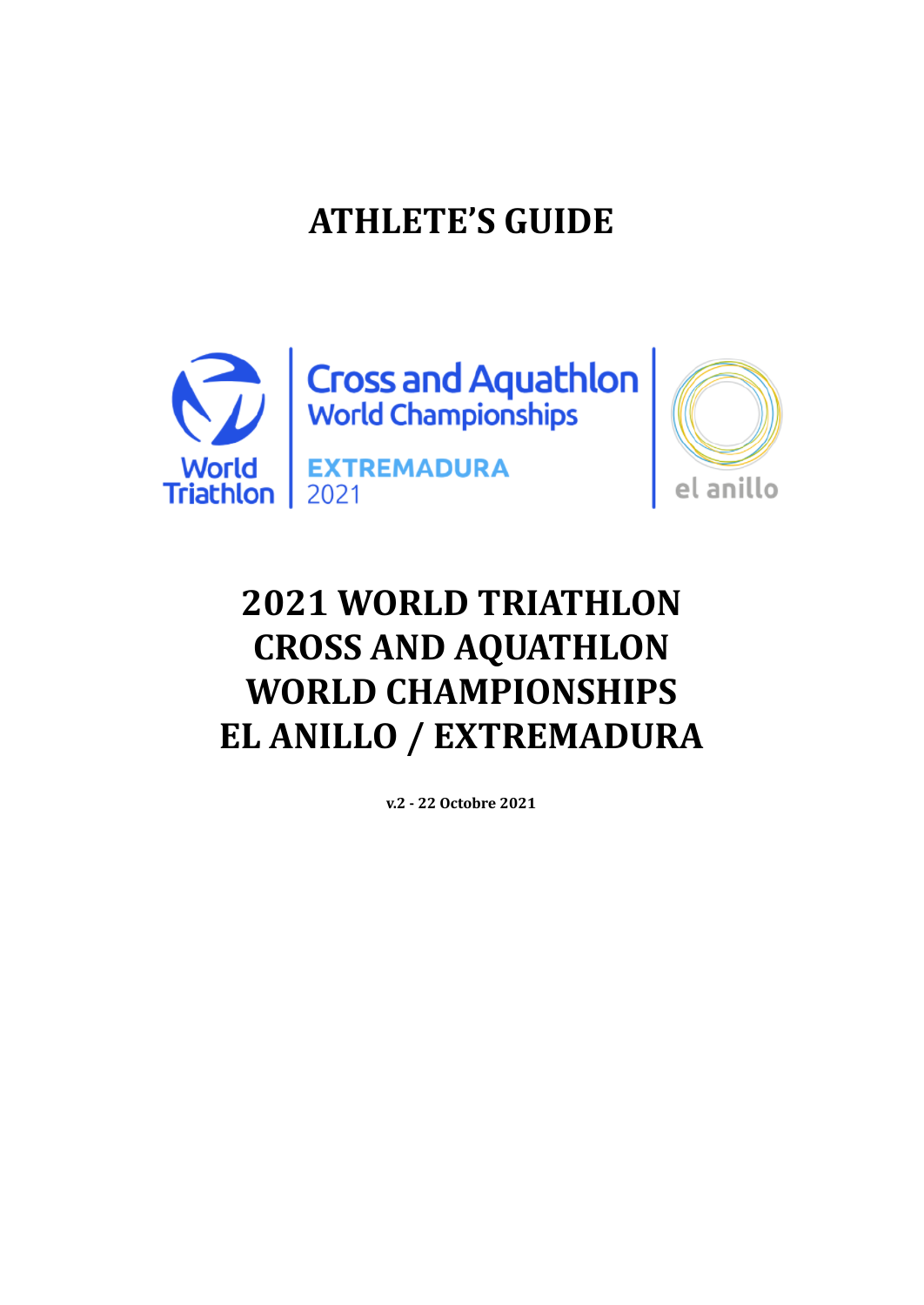

\*For further information, please see the FAQs section on the event web page

Cross Triathlon -

[\(https://www.triathlon.org/uploads/events/2021\\_El\\_Anillo\\_Tri\\_Cross\\_WCH\\_FAQs\\_ENG\\_](https://www.triathlon.org/uploads/events/2021_El_Anillo_Tri_Cross_WCH_FAQs_ENG_v20210822_1.pdf) [v20210822\\_1.pdf\)](https://www.triathlon.org/uploads/events/2021_El_Anillo_Tri_Cross_WCH_FAQs_ENG_v20210822_1.pdf)

Aquathlon [https://www.triathlon.org/uploads/events/2021.El\\_Anillo\\_Aquathlon\\_WCH\\_FAQs\\_ENG\\_](https://www.triathlon.org/uploads/events/2021.El_Anillo_Aquathlon_WCH_FAQs_ENG_20211012.pdf) [20211012.pdf](https://www.triathlon.org/uploads/events/2021.El_Anillo_Aquathlon_WCH_FAQs_ENG_20211012.pdf)

Visit the Information Booth at the Expo area or send an email to [juancarlos.diez@triatlon.org](mailto:juancarlos.diez@triatlon.org)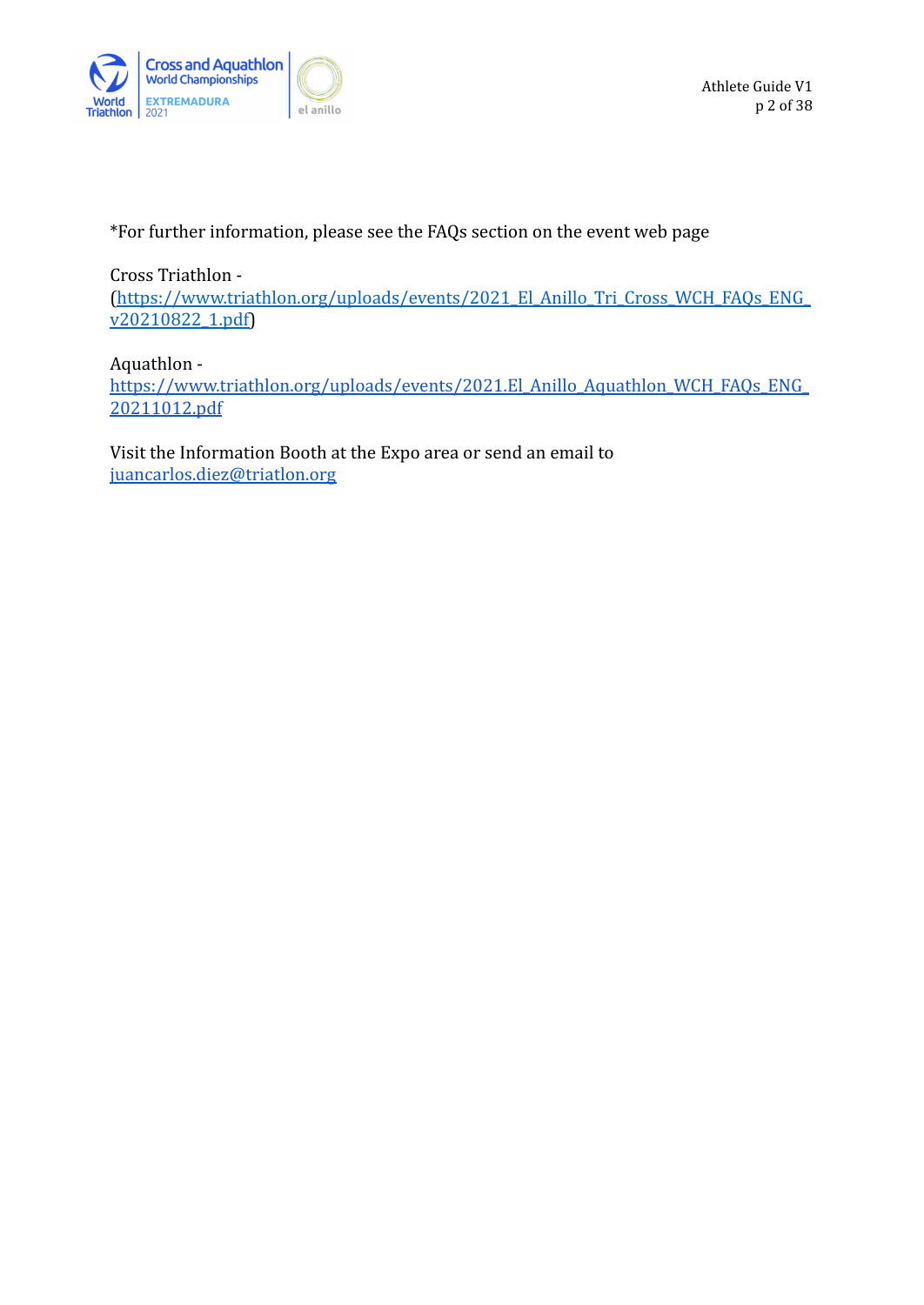



| <b>Useful Contact Information</b>                          | 5  |
|------------------------------------------------------------|----|
| <b>Key Contact Details</b>                                 | 5  |
| <b>Athlete's Guide Updates</b>                             | 6  |
| COVID-19                                                   | 7  |
| <b>General Info</b>                                        | 9  |
| About Extremadura and El Anillo                            | 9  |
| <b>Main Locations</b>                                      | 9  |
| Where to go and visit                                      | 9  |
| <b>Further Services</b>                                    | 10 |
| <b>Venue</b>                                               | 11 |
| <b>Schedule</b>                                            | 12 |
| <b>Training</b>                                            | 13 |
| <b>Mechanical Assistance</b>                               | 13 |
| <b>Transport</b>                                           | 14 |
| <b>Accommodation and transfer</b>                          | 14 |
| <b>Parking</b>                                             | 14 |
| <b>Official Merchandising</b>                              | 15 |
| <b>Anti-Doping Policy</b>                                  | 16 |
| <b>Volunteers/Technical Officials (TOs)</b>                | 17 |
| <b>Race Rules &amp; Penalties</b>                          | 18 |
| <b>Weather Conditions</b>                                  | 18 |
| <b>Pre-Race Information</b>                                | 19 |
| <b>Bike Familiarisation</b>                                | 19 |
| <b>Briefings</b>                                           | 20 |
| Bike and Gear Check In + Race day Transition Area Check In | 21 |
| Timing Information / Tracking                              | 26 |
| <b>Race Information</b>                                    | 27 |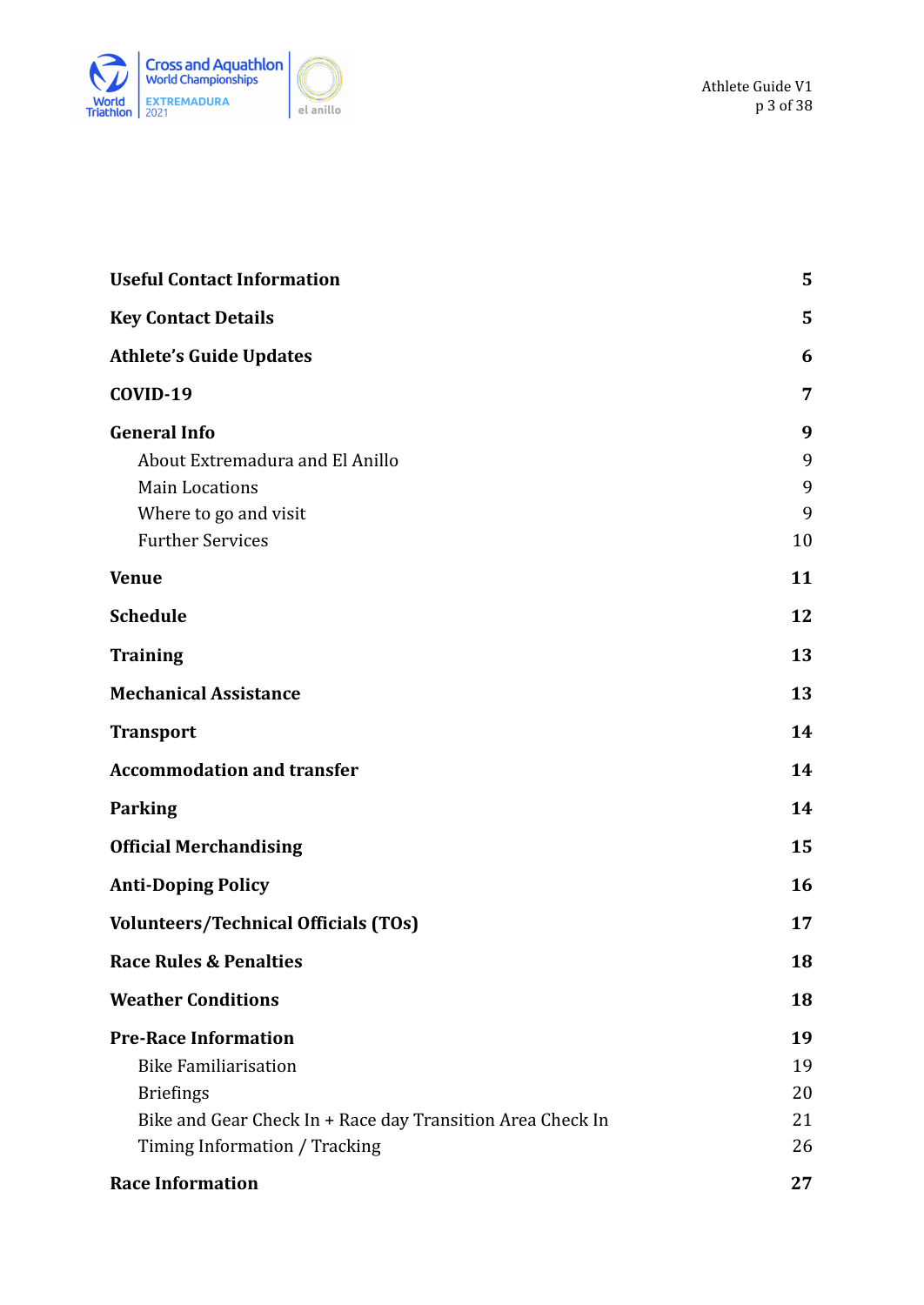

| Start times - Aquathlon               | 27 |
|---------------------------------------|----|
| Distances / Laps                      | 27 |
| <b>Course Maps</b>                    | 28 |
| Aquathlon                             | 28 |
| <b>Cross Triathlon</b>                | 29 |
| <b>Post-Race Information</b>          | 32 |
| Age-Group                             | 32 |
| Post-Race Recovery Area               | 32 |
| Bike and Gear Check-out               | 32 |
| Post-Race Recovery Service            | 32 |
| Showers                               | 32 |
| <b>Bike Cleaning station</b>          | 32 |
| <b>Photo Service</b>                  | 33 |
| Results                               | 33 |
| Medal/Awards ceremony                 | 33 |
| Prize Money (Elite - male and female) | 34 |
| <b>Closing Ceremony</b>               | 34 |
| Lost and Found                        | 34 |
| <b>Age-Group Athlete Waiver</b>       | 35 |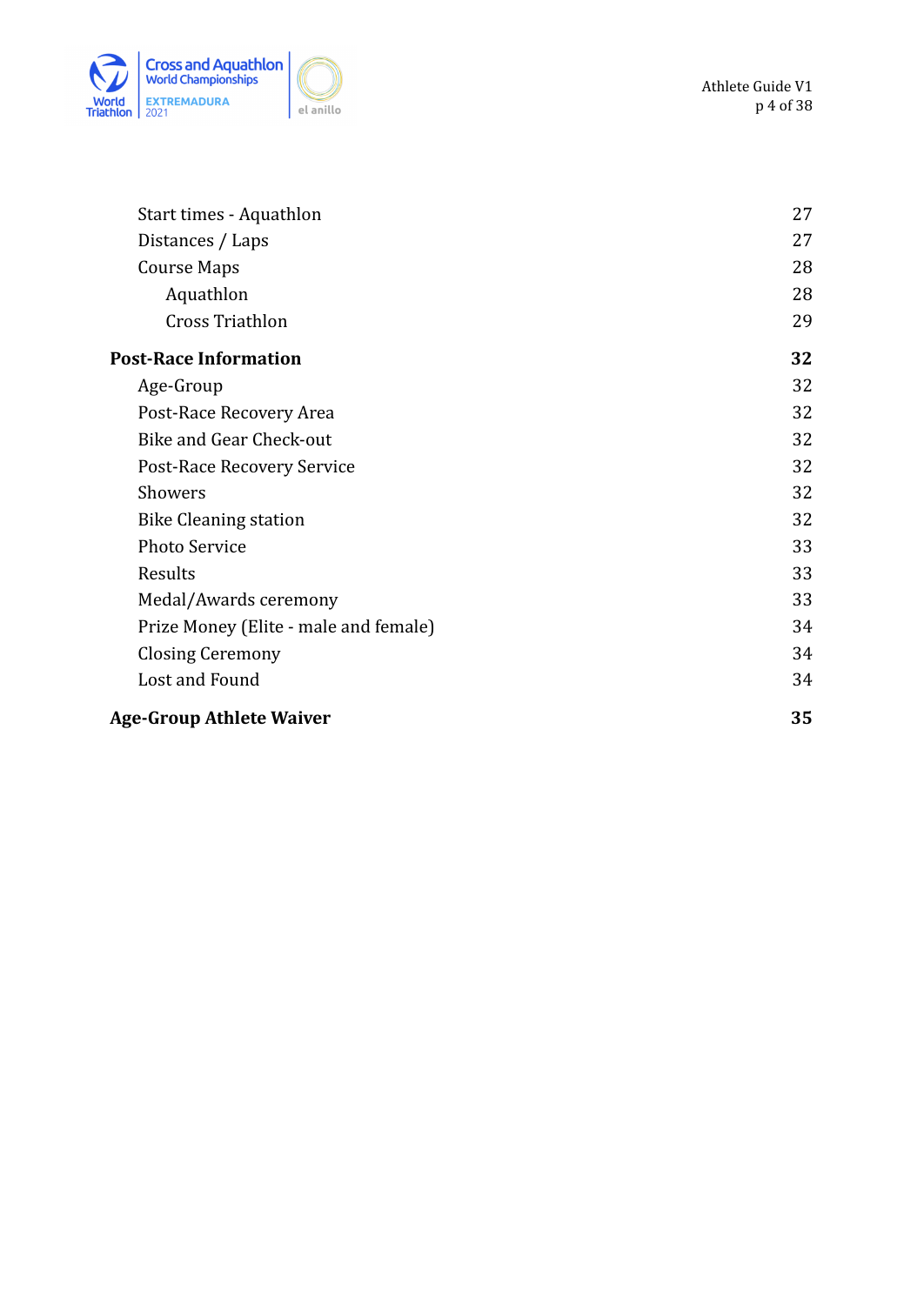

Athlete Guide V1 p 5 of 38

## <span id="page-4-0"></span>**Useful Contact Information**

\*The Information Booth will be located at the Centro Internacional de Innovación Deportiva "El Anillo". For general queries, please visit the Info Booth.

### <span id="page-4-1"></span>**Key Contact Details**

Executive Director **Jose Manuel Tovar –** [presidente@triatlonextremadura.com](mailto:presidente@triatlonextremadura.com)

Athletes' Services **Armando Rodríguez –** [ditodito77@hotmail.com](mailto:ditodito77@hotmail.com)

Media Manager **Daniel Marquez –** Daniel.marquez@triatlon.org

Accomodation and transfers **Araceli García –** [Araceli.garcia@bdcme.es](mailto:Araceli.garcia@bdcme.es)

### **World Triathlon Team**

Team Leader **Stefane Mauris (SUI)**

Technical Delegate **Julien Vander Plancke (FRA) –** [jvanderplancke@fftri.com](mailto:jvanderplancke@fftri.com)

Assistant Technical Delegate **Angel Otálora (ESP)** – [Angel\\_otalora@hotmail.com](mailto:Angel_otalora@hotmail.com)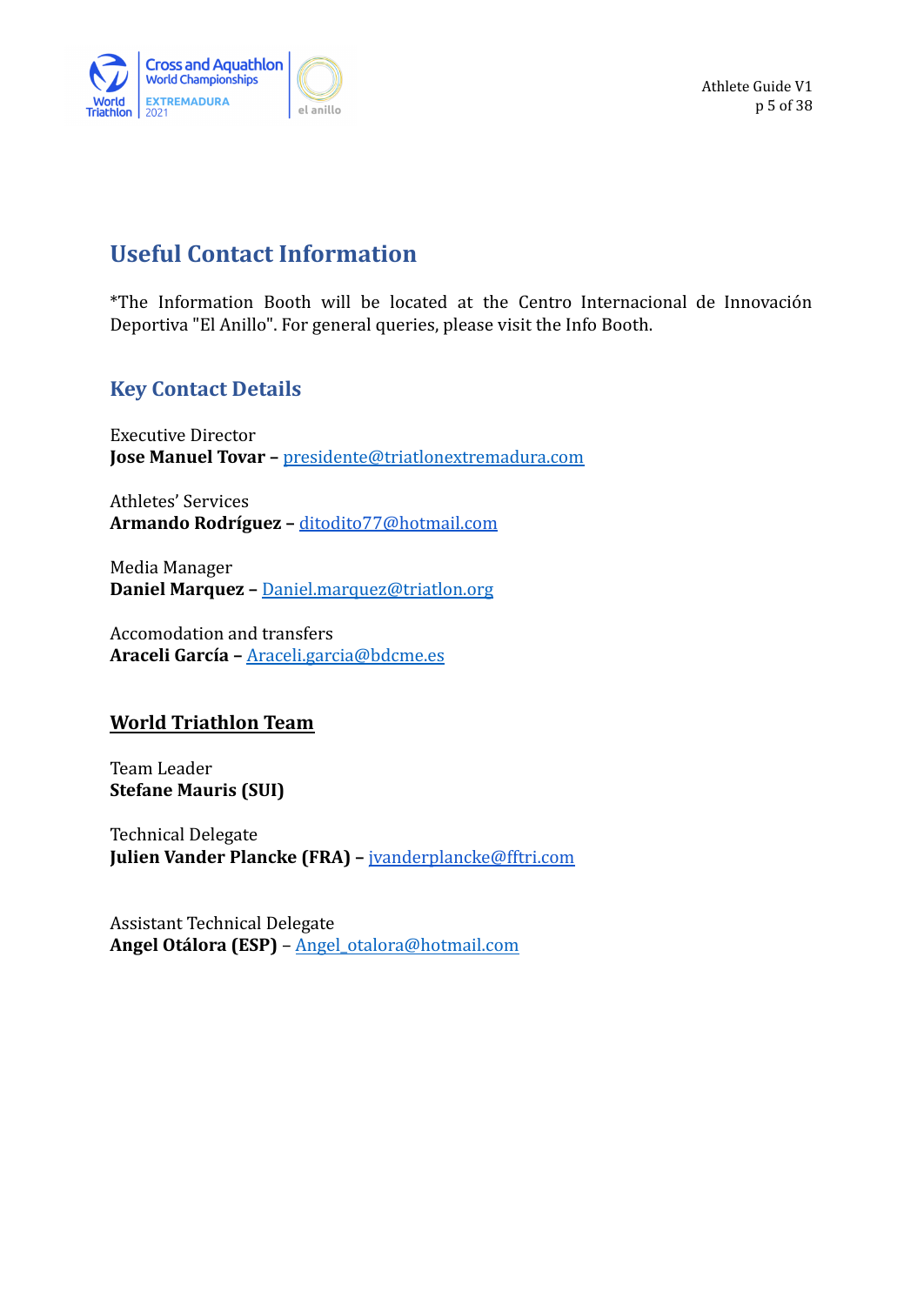

## <span id="page-5-0"></span>**Athlete's Guide Updates**

Information in this Athlete's Guide is subject to change without prior notice. Updates will be posted at the Info Booth. Any updated version of this Guide will be identified by the version number on the cover page (EX. V1, V2, V3...etc.)

V2 - updated start time for Aquathlon and Cross Triathlon due to unexpected participation at Spanish Championships.

For latest updates you can also visit [https://triathlon.org/events/event/2021\\_world\\_triathlon\\_cross\\_triathlon\\_world\\_champ](https://triathlon.org/events/event/2021_world_triathlon_cross_triathlon_world_championships_extremadura) [ionships\\_extremadura](https://triathlon.org/events/event/2021_world_triathlon_cross_triathlon_world_championships_extremadura)

[https://triathlon.org/events/event/2021\\_world\\_triathlon\\_aquathlon\\_championships\\_el\\_](https://triathlon.org/events/event/2021_world_triathlon_aquathlon_championships_el_anillo_extremadura1) [anillo\\_extremadura1](https://triathlon.org/events/event/2021_world_triathlon_aquathlon_championships_el_anillo_extremadura1)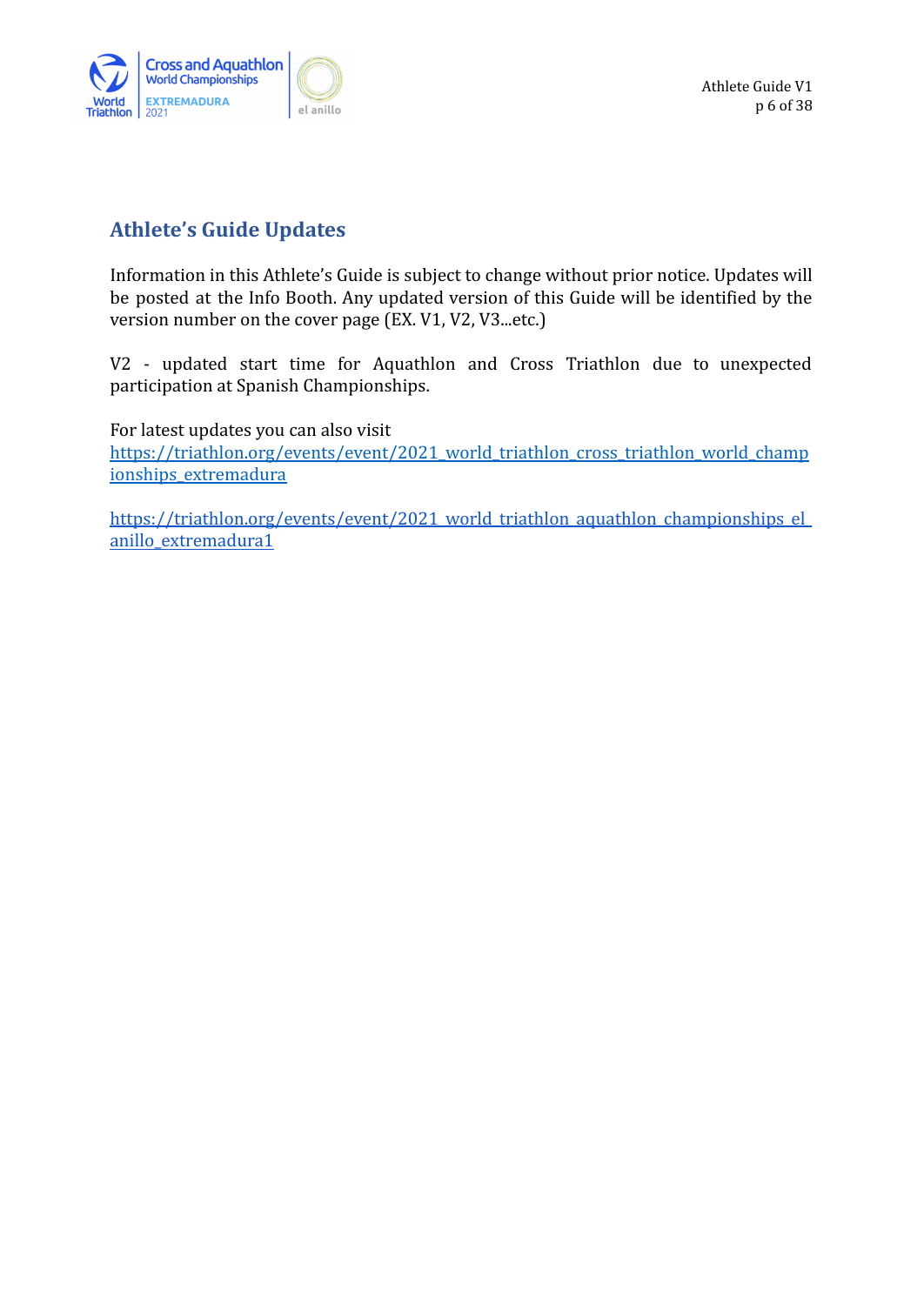

## <span id="page-6-0"></span>**COVID-19**

#### **INDIVIDUAL RESPONSIBILITY**

The event will follow the latest published [Prevention](https://www.triathlon.org/uploads/docs/20200101_Covid19_Guidelines_4.0.pdf) guidelines for Event Organizers for COVID-19 of the World Triathlon.

Also, the event, is under the regulations of the autonomous community of Extremadura, that is the authority with competences in terms of health <https://saludextremadura.ses.es/web/>

Procedures to enter in Spain

- 1. For **ALL** travelers: The Government of Spain has implemented a series of measures to protect the general public's health, including health control of passengers upon arrival in Spain. From this website you can fill out the health control form and obtain your QR Code, to show it at the checking points in the airport before to flight to Spain, [https://www.spth.gob.es/.](https://www.spth.gob.es/) By default, this page is in Spanish but you can select French, English or German by clicking in the box "Elija Idioma".
- 2. Restrictions may change quickly, so you need to check the restrictions from your country to enter in Spain. The event is considered "High level event" for the Spanish Government. All people vaccinated will be able to enter in Spain, despite the restrictions in place in each moment.

COVID Coordinator: For any question related with COVID restrictions and travel details please contact Alicia Garcia [alicia.garcia@triatlon.org](mailto:alicia.garcia@triatlon.org)

#### **PARTICIPANTS' HEALTH SCREENING**

Athletes must continuously monitor their health status (including temperature detection and monitoring of any symptoms) from 14 days before and during the event.

For information about travelling to Spain, see the "TRAVEL" chapter of this guide.

Temperature check will be carried out every day at the entrance of the venue.

Temperature higher than 37.5°C will be reported to the Medical Director and Medical Staff of the event.

A health coordinator will be appointed within the medical team. He will be responsible for coordinating and monitoring compliance and enforcement of health safety regulations.

Registration procedure: Athletes, coaches, and technical officials, will follow World Triathlon procedures.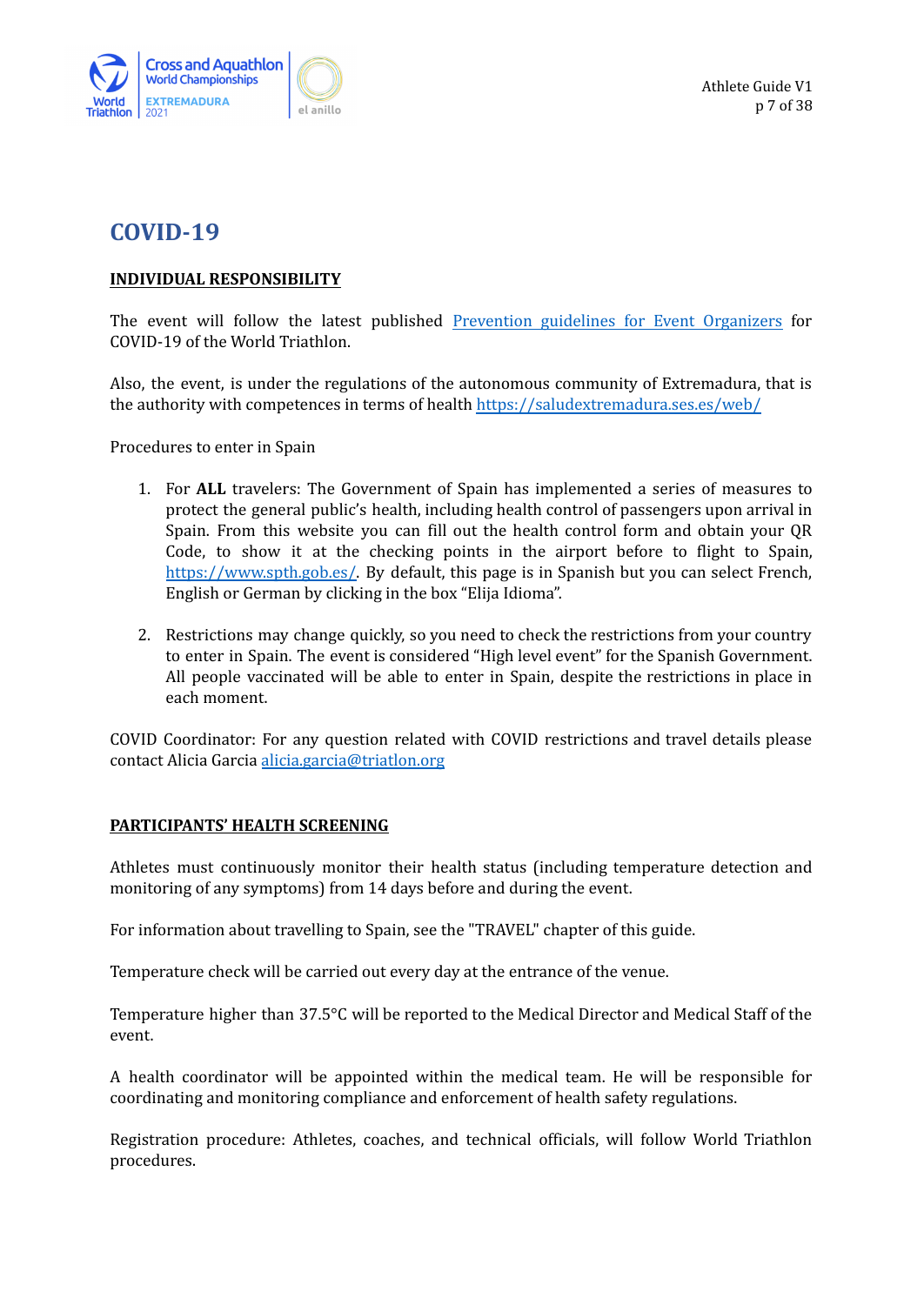

Due to the current situation of the COVID-19, the World Triathlon requires for this event:

- All athletes, coaches, technical officials, volunteers, staff, media **must** follow the requirements to enter the host country.
- No additional test is expected unless required by the local authority.
- Wearing a mask is mandatory on site until the start and after the end of the competition for all athletes, coaches, NF support team, TOs, World Triathlon Staff, LOC Staff and Volunteers
- We will continue to respect the decision/rules of the local public health of the host country.
- All the specific measures can be found in the table next page:

| Categories                                               | Pre-event<br>questionnaire           | Process before<br>traveling              | Medical certificate<br>before traveling                  | COVID-19 test at<br>event                                                                           | Daily health screening |
|----------------------------------------------------------|--------------------------------------|------------------------------------------|----------------------------------------------------------|-----------------------------------------------------------------------------------------------------|------------------------|
| Elite athletes                                           |                                      |                                          |                                                          |                                                                                                     | yes                    |
| U23 athletes                                             |                                      |                                          |                                                          |                                                                                                     | yes                    |
| Junior athletes                                          | In case of stand<br>alone event only |                                          |                                                          | In case of stand<br>alone event only                                                                | ves                    |
| Para triathlon athletes/<br>personal handlers/<br>quides |                                      |                                          |                                                          |                                                                                                     | yes                    |
| Youth athletes                                           | n/a                                  |                                          |                                                          | yes                                                                                                 | yes                    |
| AG athletes                                              |                                      |                                          |                                                          | follow public<br>health request                                                                     | yes                    |
| Coaches/team medical/<br>support NF personnel            | In case of stand<br>alone event only | Respect the<br>travel<br>regulations set | follow public<br>health or World<br>Triathlon<br>request | In case of stand<br>alone event only                                                                | yes                    |
| TDs/ITOs/NTOs/<br>Competition Jury                       | In case of stand<br>alone event only | by the host<br>country                   |                                                          | yes for the ones in<br>close contact with                                                           | yes                    |
| IF/Continental<br>Federation<br>Delegations              | In case of stand<br>alone event only |                                          |                                                          | the athletes in<br>case of a stand<br>alone event; the<br>others follow<br>public health<br>request | yes                    |
| LOC/ Contractors                                         | follow public<br>health request      |                                          |                                                          | follow public<br>health request                                                                     | yes                    |
| Para triathlon swim<br>exit assistants                   | In case of stand<br>alone event only |                                          |                                                          | In case of stand<br>alone event only                                                                | yes                    |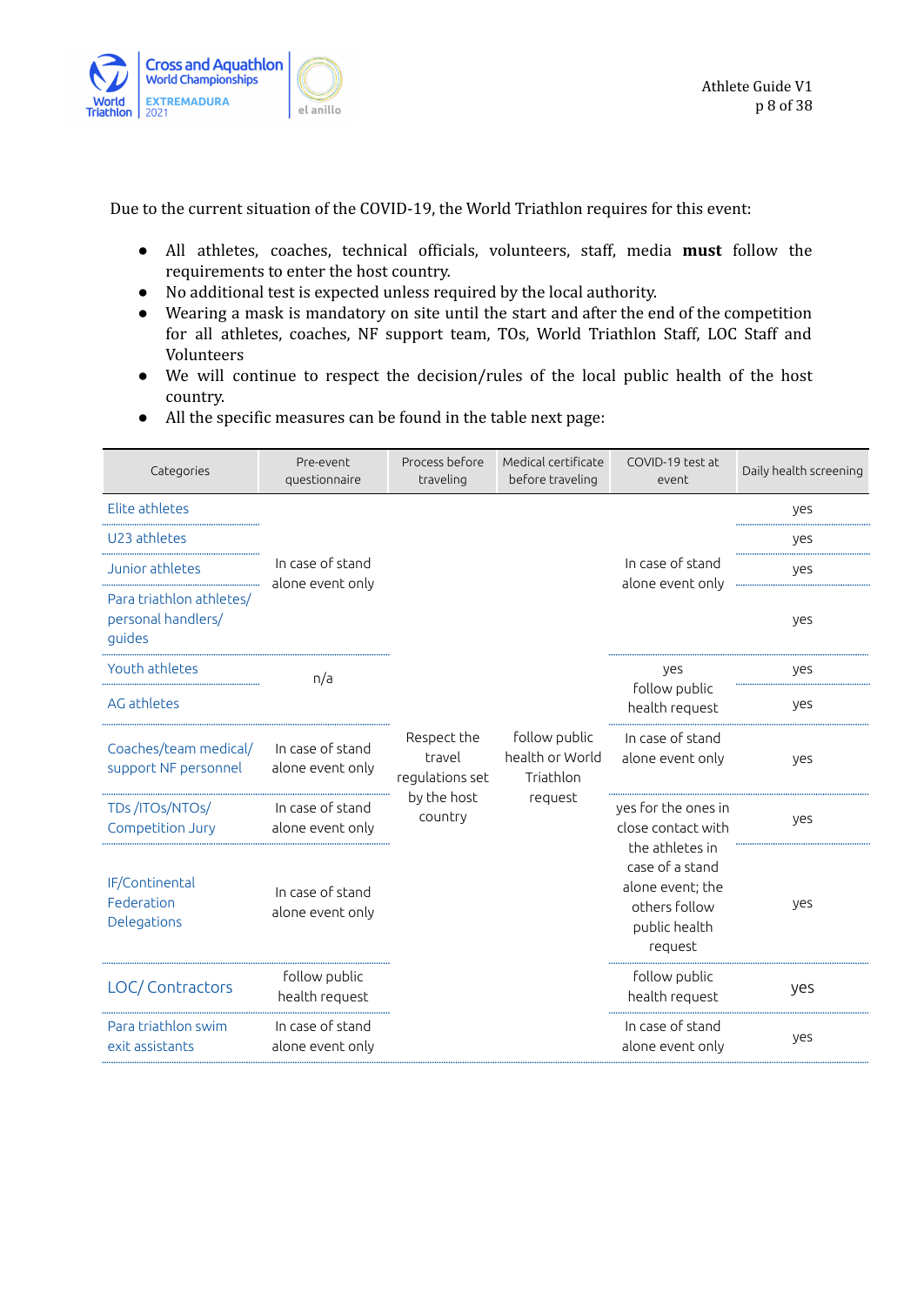

## **TEST COVID 19 TO RETURN**

HOW TO PROCEED IN CASE AN ATHLETE NEEDS A TEST TO RETURN TO HIS/HER COUNTRY

In this clinic you will be able to make reservations for the test. To book, you must go in a group.

The group must be at least 5 people.

You must call this number, and indicate when you want to take the test.

Telephone: +34 927 42 41 23

[www.saludsavia.com](http://www.saludsavia.com)

[https://www.saludsavia.com/servicio/pcr-covid-19\\_pb-60525\\_eurofins-megalab-analisi](https://www.saludsavia.com/servicio/pcr-covid-19_pb-60525_eurofins-megalab-analisis-clinicos-adame?utm_source=cx_exp-lab&utm_medium=email&utm_campaign=exp-lab_testcovid_202010) [s-clinicos-adame?utm\\_source=cx\\_exp-lab&utm\\_medium=email&utm\\_campaign=exp-lab\\_](https://www.saludsavia.com/servicio/pcr-covid-19_pb-60525_eurofins-megalab-analisis-clinicos-adame?utm_source=cx_exp-lab&utm_medium=email&utm_campaign=exp-lab_testcovid_202010) testcovid 202010

PCR (cost,  $110 \text{ } \infty$ )

Results are produced in 36 hours.

Booking in advance is needed;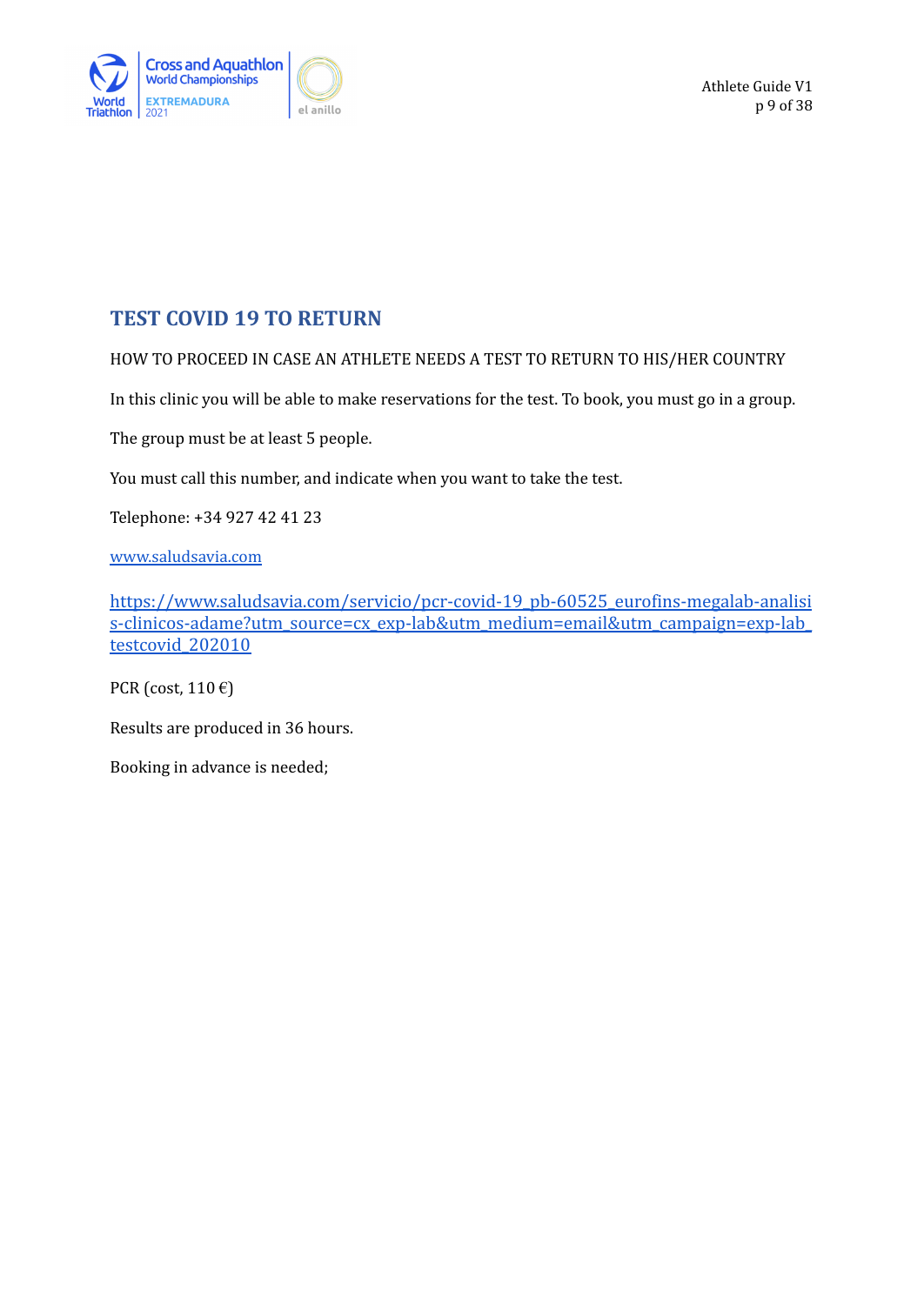

Athlete Guide V1 p 10 of 38

### <span id="page-9-0"></span>**General Info**

### <span id="page-9-1"></span>About Extremadura and El Anillo

#### <span id="page-9-2"></span>Main Locations

The venue is located at the **Centro Internacional de Innovación Deportiva "El Anillo"**.

Main venue will be El Anillo, <https://www.facebook.com/elanilloinnova/> You can find the location here, <https://goo.gl/maps/tmWBQJaPn8Rqug4L6>

#### <span id="page-9-3"></span>Where to go and visit

Extremadura is a big region in the west side of Spain, and next to Portugal border. The biggest city next to El Anillo is Plasencia, and the capital is Cáceres

#### AMBROZ VALLEY AND TIERRAS DE GRANADILLA

Cultural heritage, natural beauty spots and ornithology come together in these two regions of the province of Cáceres.

Located in the north of Cáceres province, between the region of Las Hurdes and the Valley, you will find the Valley of Ambroz. The landscape, which is comprised of a mountainous area full of holm-oaks, chestnut trees and pine groves, changes, as one moves from Plasencia towards Baños de Montemayor or Hervás, from meadow and pasture land to high mountain scenery.

This region will definitely appeal to you if you like fishing and water sports. Also, if you consider yourself an experienced mountaineer, take advantage of the winter to climb up the snowy mountain sides.

Birdwatchers come to the Ambroz Valley to spot all kinds of fowl: those that inhabit the forest, mountains, brush, meadow, crops and aquatic birds.

In this region, you will also find some emblematic trees, of the many that are scattered around Extremadura. Do not miss the birch wood of Puerto de Honduras, the enormous chestnut trees of Casas del Monte and Segura de Toro, and the La Fresneda cork-oak in Aldeanueva del Camino.

With regard to the region's wealth of monuments, the highlights are the Jewish quarter of Hervás, and the palace of Sotofermoso, located in Abadía, both of which have been declared historical and artistic sites, as well as the Baños de Montemayor baths, and Aldeanueva del Camino. The latter two villages are on the Silver Route.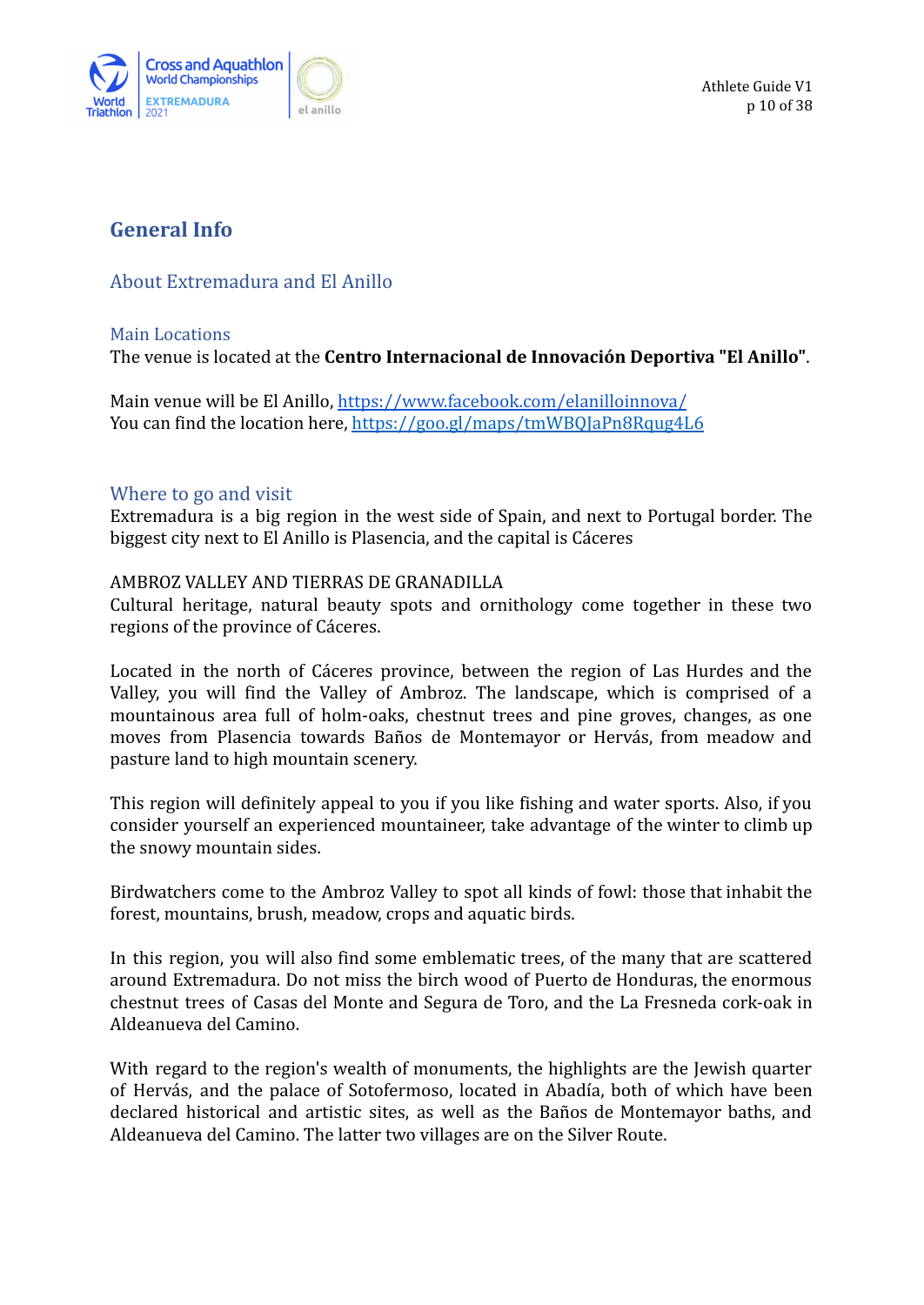

The Ambroz Valley is the venue for two highly relevant events: Los Conversos in Hervás, and the Magical Autumn, declared a Festival of Tourist Interest in Spain.

The heart of the neighbouring district of Tierras de Granadilla lies in the Gabriel y Galán reservoir, construction of which led to the abandonment of the beautiful village of Granadilla. It is now being rehabilitated and can be visited, with its town wall and castle.

In Guijo de Granadilla you can visit the museum-house of the poet Gabriel y Galán. And in the municipality of Oliva de Plasencia, you simply must visit the Roman town of Cáparra.

There is also a district with a monumental tree here: the Romanejo or El Acarreadero Oak, in Cabezabellosa.

The gastronomy of both regions is sure to delight anyone's palate.

More information about Valle del Ambroz: <http://visitambroz.com> More information about Extremadura: <https://www.turismoextremadura.com/>

### <span id="page-10-0"></span>Further Services

Cáceres has many interesting places to visit. The city and the province offers visitors a wide range of cultural and leisure activities. For further information:

<https://turismo.caceres.es/>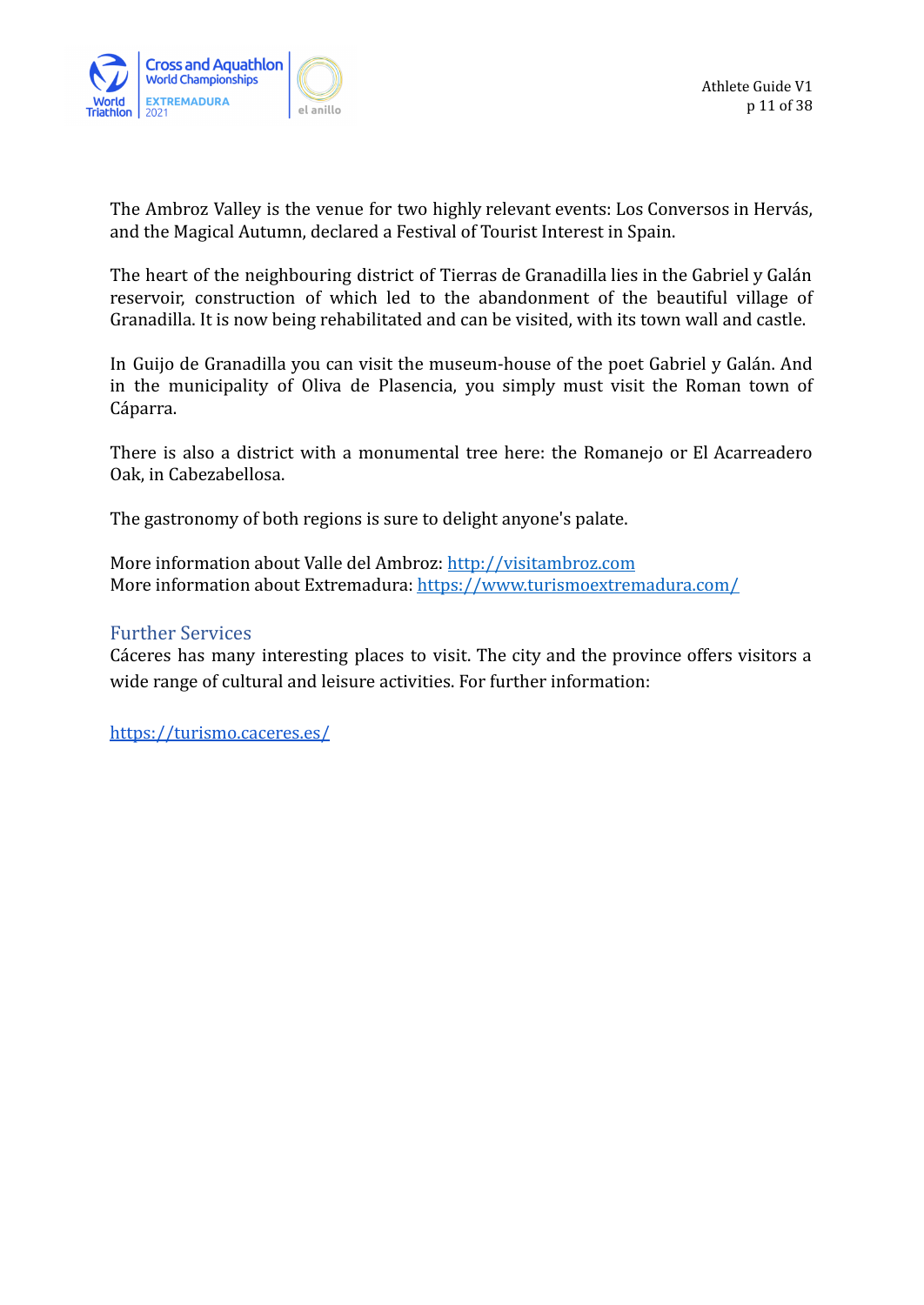

Athlete Guide V1 p 12 of 38

## <span id="page-11-0"></span>**Venue**

The Organizer of the **2021 World Triathlon Cross and Aquathlon Championships** is pleased to introduce the event schedule: 2 days in **the Centro Internacional de Innovación Deportiva "El Anillo"**with a full programme of sport and related activities.

There will be **ONE MAIN AREA – Centro Internacional de Innovación Deportiva "El Anillo"**

- a) Main venue
- b) Registration
- c) Expo
- a) Transition Area
- b) Finish Area

Google map [link](https://goo.gl/maps/Gy88xuHdp7iZzJLG9)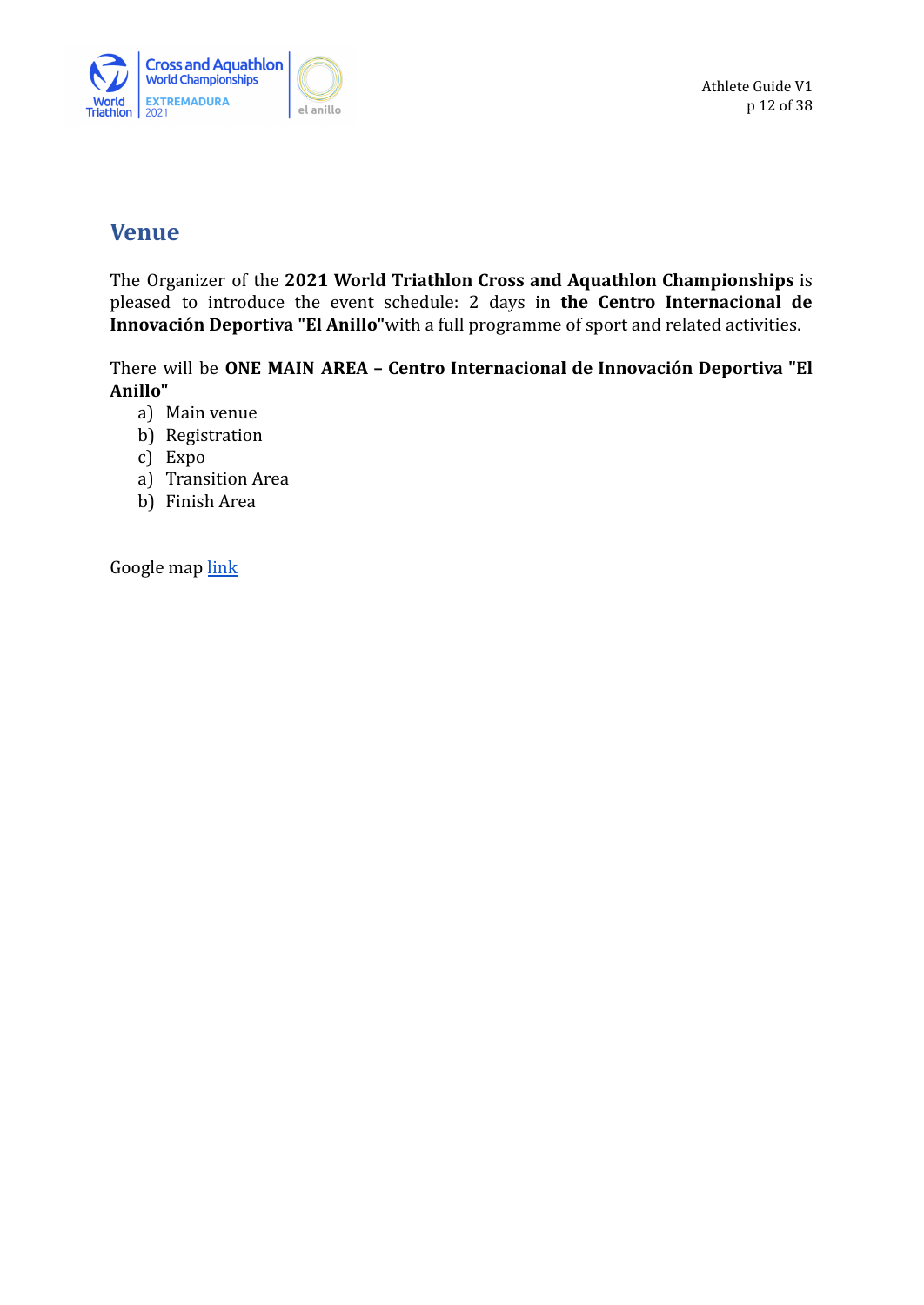

## <span id="page-12-0"></span>**Schedule**

### *Schedule Aquatlon*

| Day        | <b>Start Time</b> | <b>End Time</b> | <b>Activity</b>                                                                           |
|------------|-------------------|-----------------|-------------------------------------------------------------------------------------------|
| 28/10/2021 | 6:00:00 PM        | 7:00:00 PM      | Online Briefing - Elite/U23/Juniors Athlete - Aquathlon WCH                               |
| 28/10/2021 | 7:00:00 PM        | 8:00:00 PM      | Online Briefing - AG / Para Athlete - Aquathlon WCH                                       |
| 29/10/2021 | 1:00:00 PM        | 2:00:00 PM      | Race pack distribution Elite/U23/Juniors Aquathlon WCH                                    |
| 29/10/2021 | 4:00:00 PM        | 5:00:00 PM      | Swim Familiarisation - Aquathlon and Cross Triathlon WCH                                  |
| 29/10/2021 | 4:00:00 PM        | 8:00:00 PM      | Age Group Race Package Distribution - Aquathlon / Cross Triathlon WCH                     |
| 29/10/2021 | 5:00:00 PM        | 6:00:00 PM      | Online Briefing - Juniors / Para - Cross Triathlon WCH                                    |
| 29/10/2021 | 6:00:00 PM        | 7:00:00 PM      | Online Briefing - Elite/U23 Athelte - Cross Triathlon WCH                                 |
| 29/10/2021 | 7:00:00 PM        | 8:00:00 PM      | Online Briefing - Age-Group Athlete - Cross Triathlon WCH                                 |
| 30/10/2021 | 3:00:00 PM        | 4:00:00 PM      | Aquathlon - Athlete lounge Check in Elite, U23, Juniors and Para World Championships      |
|            |                   |                 | Aquathlon - Elite transition Check in Elite, U23, Juniors and Para World Championships &  |
| 30/10/2021 | 3:15:00 PM        | 4:15:00 PM      | Elite, Para Campeonato de España                                                          |
| 30/10/2021 | 4:30:00 PM        |                 | Aquathlon Elite/U23 + Juniors M World Championships                                       |
| 30/10/2021 | 4:35:00 PM        |                 | Aquathlon Elite/U23 + Juniors F World Championships                                       |
| 30/10/2021 | 5:00:00 PM        |                 | Aquathlon ParaTriathlon World Championships                                               |
| 30/10/2021 | 4:35:00 PM        | 5:35:00 PM      | Aquathlon - transition Check in AG World Championships & AG Campeonato de España          |
| 30/10/2021 | 5:45:00 PM        |                 | Aquathlon AG World Championships - Men                                                    |
| 30/10/2021 | 5:50:00 PM        |                 | Aquathlon AG World Championships - Women                                                  |
|            |                   |                 | Aquathlon - Elite transition Check out Elite, U23, Juniors and Para World Championships & |
| 30/10/2021 | 6:05:00 PM        | 7:05:00 PM      | Elite, Para Campeonato de España                                                          |
| 30/10/2021 | 6:35:00 PM        | 7:35:00 PM      | Aquathlon - transition Check out AG World Championships & AG Campeonato de España         |
| 30/10/2021 | 6:45:00 PM        |                 | <b>Aquathlon WCH - Medal Ceremonies</b>                                                   |

#### *Schedule Cross Triathlon*

| Day        | <b>Start Time</b>      | <b>End Time</b>    | <b>Activity</b>                                                                              |
|------------|------------------------|--------------------|----------------------------------------------------------------------------------------------|
| 29/10/2021 | 4:00:00 PM             | 5:00:00 PM         | Swim Familiarisation - Aquathlon and Cross Triathlon WCH                                     |
| 29/10/2021 | 4:00:00 PM             | 8:00:00 PM         | Age Group Race Package Distribution - Aquathlon / Cross Triathlon WCH                        |
|            | 30/10/2021 10:00:00 AM | 4:00:00 PM         | Registration/Package Pick Up - AG Cross Triathlon WCH                                        |
|            | 30/10/2021 12:00:00 PM | 1:00:00 PM         | Race pack distribution Elite/U23/Juniors/Para Cross Triathlon WCH                            |
| 31/10/2021 | 8:00:00 AM             | 8:35:00 AM         | Cross Triathlon - Athlete lounge check in Junior                                             |
|            |                        |                    |                                                                                              |
| 31/10/2021 | 8:00:00 AM             | 8:45:00 AM         | Cross Triathlon - Junior WCH and Junior, Juvenil & Cadete Campeonato de España WARM UP       |
|            |                        |                    | Cross Triathlon - Transition Check in Juvenil & Cadete Campeonato de España, Para World      |
| 31/10/2021 | 8:00:00 AM             | 9:00:00 AM         | Championships & Para Campeonato de España                                                    |
| 31/10/2021 | 8:20:00 AM             | 8:50:00 AM         | Cross Triathlon - Transition Check in Junior                                                 |
| 31/10/2021 | 9:00:00 AM             |                    | Cross Triathlon Junior M World Championships                                                 |
| 31/10/2021 | 9:02:00 AM             |                    | Cross Triathlon Junior F World Championships                                                 |
|            | 31/10/2021 9:30:00 AM  |                    | Cross Para Triathlon World Championships                                                     |
| 31/10/2021 | 9:30:00 AM             |                    | 9:45:00 AM Cross Triathlon - Elite transition Check out Junior                               |
| 31/10/2021 | 9:30:00 AM             |                    | 10:30:00 AM Cross Triathlon - Athlete lounge check in Elite World Championships              |
|            |                        |                    | Cross Triathlon - Elite transition Check in Elite World Championships & Elite Campeonato de  |
| 31/10/2021 | 9:45:00 AM             | 10:45:00 AM España |                                                                                              |
| 31/10/2021 | 10:00:00 AM            |                    | 10:45:00 AM Cross Triathlon - Elite WCH & Elite Campeonato de España WARM UP                 |
|            |                        |                    | Cross Triathlon - Transition Check out Juvenil & Cadete Campeonato de España, Para World     |
|            | 31/10/2021 10:30:00 AM |                    | 11:10:00 AM Championships & Para Campeonato de España                                        |
|            | 31/10/2021 11:00:00 AM |                    | Cross Triathlon Elite Men World Championships                                                |
|            | 31/10/2021 11:10:00 AM |                    | Cross Triathlon Elite Women World Championships                                              |
|            |                        |                    |                                                                                              |
| 31/10/2021 | 1:00:00 PM             | 2:30:00 PM         | Cross Triathlon - Transition Check in AG World Championships & AG Campeonato de España       |
|            |                        |                    | Cross Triathlon - Elite transition Check out Elite World Championships & Elite Campeonato de |
| 31/10/2021 | 1:30:00 PM             | 2:30:00 PM         | España                                                                                       |
| 31/10/2021 | 2:00:00 PM             |                    | World Triathlon WCH Medal Ceremonies ELITE, U23, JUNIOR, PARA                                |
| 31/10/2021 | 2:45:00 PM             |                    | Cross Triathlon Age Group World Championships - Men Wave 20-24 to 35-39                      |
| 31/10/2021 | 2:50:00 PM             |                    | Cross Triathlon Age Group World Championships - Men Wave 40-44 to 45-49                      |
| 31/10/2021 | 2:55:00 PM             |                    | Cross Triathlon Age Group World Championships - Men Wave 50-54 to 70-74                      |
| 31/10/2021 | 3:00:00 PM             |                    | Cross Triathlon Age Group World Championships - Women                                        |
|            |                        |                    |                                                                                              |
| 31/10/2021 | 5:30:00 PM             | 7:00:00 PM         | Cross Triathlon - Transition Check out AG World Championships & AG Campeonato de España      |
| 31/10/2021 | 6:30:00 PM             |                    | World Triathlon WCH Medal Ceremonies AG                                                      |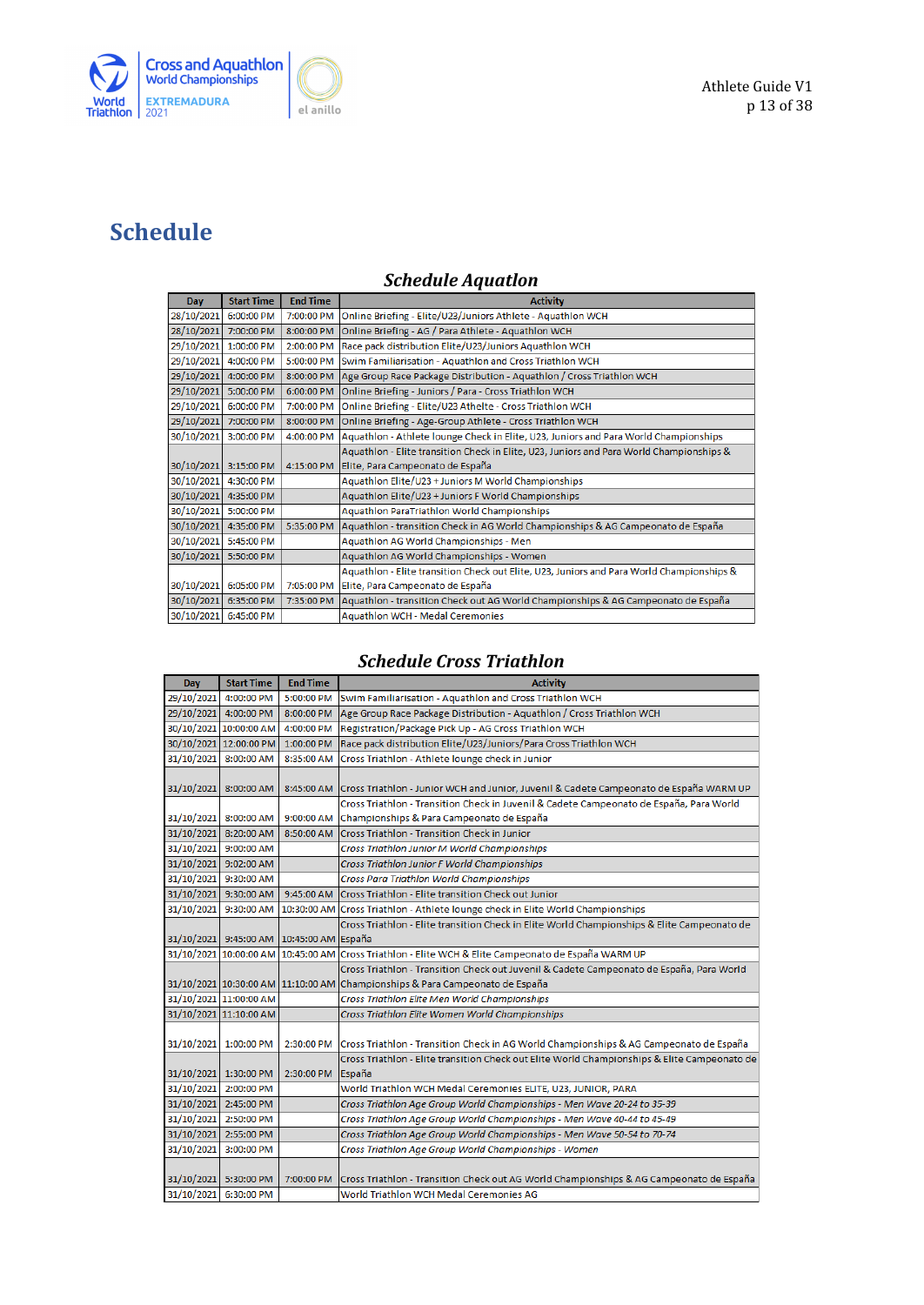

Athlete Guide V1 p 14 of 38

## <span id="page-13-0"></span>**Training**

Swim course familiarization will be on Friday at 16:00. Also, during the week, you can swim in the 20-meter outdoor pool of the Sports Innovation Center El Anillo.

Training is only available for Elite and Paratriathletes. There will be an identification process at the entrance of the training facilities.

Training will be available at Sports Innovation Center El Anillo.

- · Swimming in the outdoor pool.
- · Bike course: Will be marked from Tuesday the week of the event

Courses will be published at:

[https://triathlon.org/events/event/2021\\_world\\_triathlon\\_cross\\_triathlon\\_world\\_champ](https://triathlon.org/events/event/2021_world_triathlon_cross_triathlon_world_championships_extremadura) [ionships\\_extremadura](https://triathlon.org/events/event/2021_world_triathlon_cross_triathlon_world_championships_extremadura)

[https://triathlon.org/events/event/2021\\_world\\_triathlon\\_aquathlon\\_championships\\_el\\_](https://triathlon.org/events/event/2021_world_triathlon_aquathlon_championships_el_anillo_extremadura1) [anillo\\_extremadura1](https://triathlon.org/events/event/2021_world_triathlon_aquathlon_championships_el_anillo_extremadura1)

<https://www.facebook.com/elanilloinnova/>

Athletes are recommended to keep distance during running sessions and during their session at the beach. \*It is recommended to call the pool to confirm availability (+34 927442901).

## <span id="page-13-1"></span>**Mechanical Assistance**

Bike Mechanical Assistance will be provided during the following days:

● Saturday to Sunday during competitions time

For any other problem, please contact the specialized store:

Gr-100 Brand Store Specialized PLASENCIA Adress: C. Sta. Ana, 14, 10600 Plasencia, Cáceres Tel: [927 09 90 20](https://www.google.com/search?q=gr+100+tienda+ciclismo+plasencia&biw=1366&bih=657&sxsrf=AOaemvKdPWrUQRTHqw0d6LP8uS0ILDiupQ%3A1634228866255&ei=glpoYcr_DpGvUoesqdAO&ved=0ahUKEwjKyLf4qMrzAhWRlxQKHQdWCuoQ4dUDCA4&uact=5&oq=gr+100+tienda+ciclismo+plasencia&gs_lcp=Cgdnd3Mtd2l6EAMyCAghEBYQHRAeOgcIIxCwAxAnOgcIABBHELADOgQIIxAnOg4ILhCABBCxAxDHARDRAzoICAAQgAQQsQM6CwgAEIAEELEDEIMBOggILhCxAxCDAToECAAQQzoKCC4QxwEQrwEQQzoNCC4QxwEQrwEQQxCTAjoFCAAQgAQ6CggAEIAEELEDEAo6CAgAEIAEEMkDOgoIABCABBCHAhAUOgsILhCABBDHARCvAToCCCY6BggAEBYQHjoICAAQFhAKEB46BwghEAoQoAE6BQghEKABOgQIIRAVOgUIIRCSA0oECEEYAFCVSFihZ2CLaGgBcAJ4AIABtwGIAdsdkgEEMi4yOZgBAKABAcgBCcABAQ&sclient=gws-wiz#)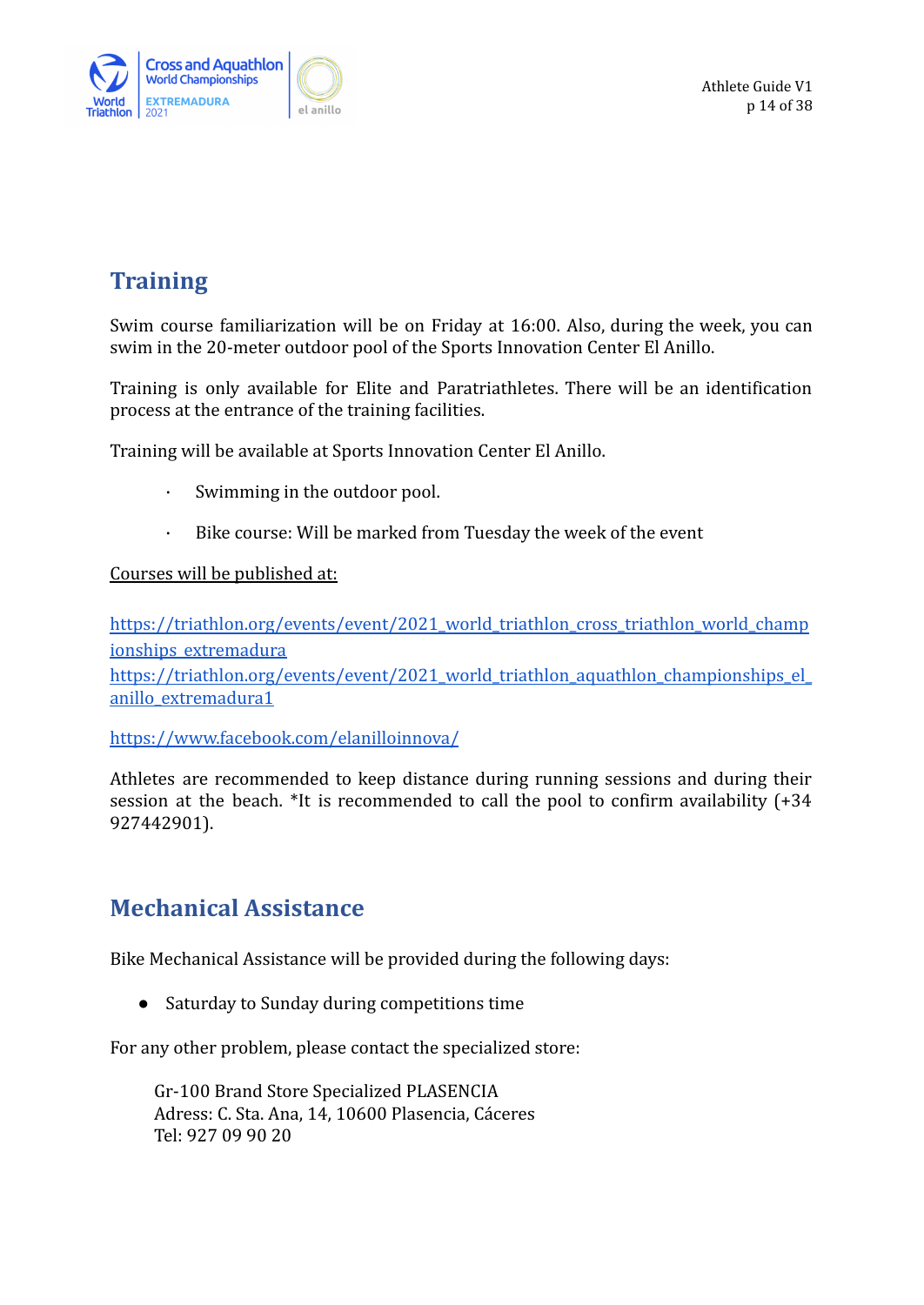

Athlete Guide V1 p 15 of 38

## <span id="page-14-0"></span>**Transport**

Due to the place where El Anillo is located, we recommend flying to Madrid or Seville, and from there rent a car. Renting a car will allow the people coming to the event and to discover the province of Extremadura.

**From Seville,** is connected by highway, and the distance is 350 km

**From Madrid,** is connected by highway, and the distance is 250 km

If you wish to request a quote for a transfer service, please contact: Araceli García BCD Meetings and Events - araceligarcia@bcdme.es

## <span id="page-14-1"></span>**Accommodation and transfer**

The main cities to El Anillo, are Plasencia and Hervás

For any support for accommodation and transfer requests, please contact: Araceli Garcia - [araceligarcia@bcdme.es](mailto:araceligarcia@bcdme.es)

## <span id="page-14-2"></span>**Parking**

Parking is easy near the venue. There are some spaces 2 kilometers from the venue where you can park your car without any problem. From there, you can take a bus to get to El Anillo Sports Innovation Center.

Buses are free, and will be at the bus stop every 10 minutes.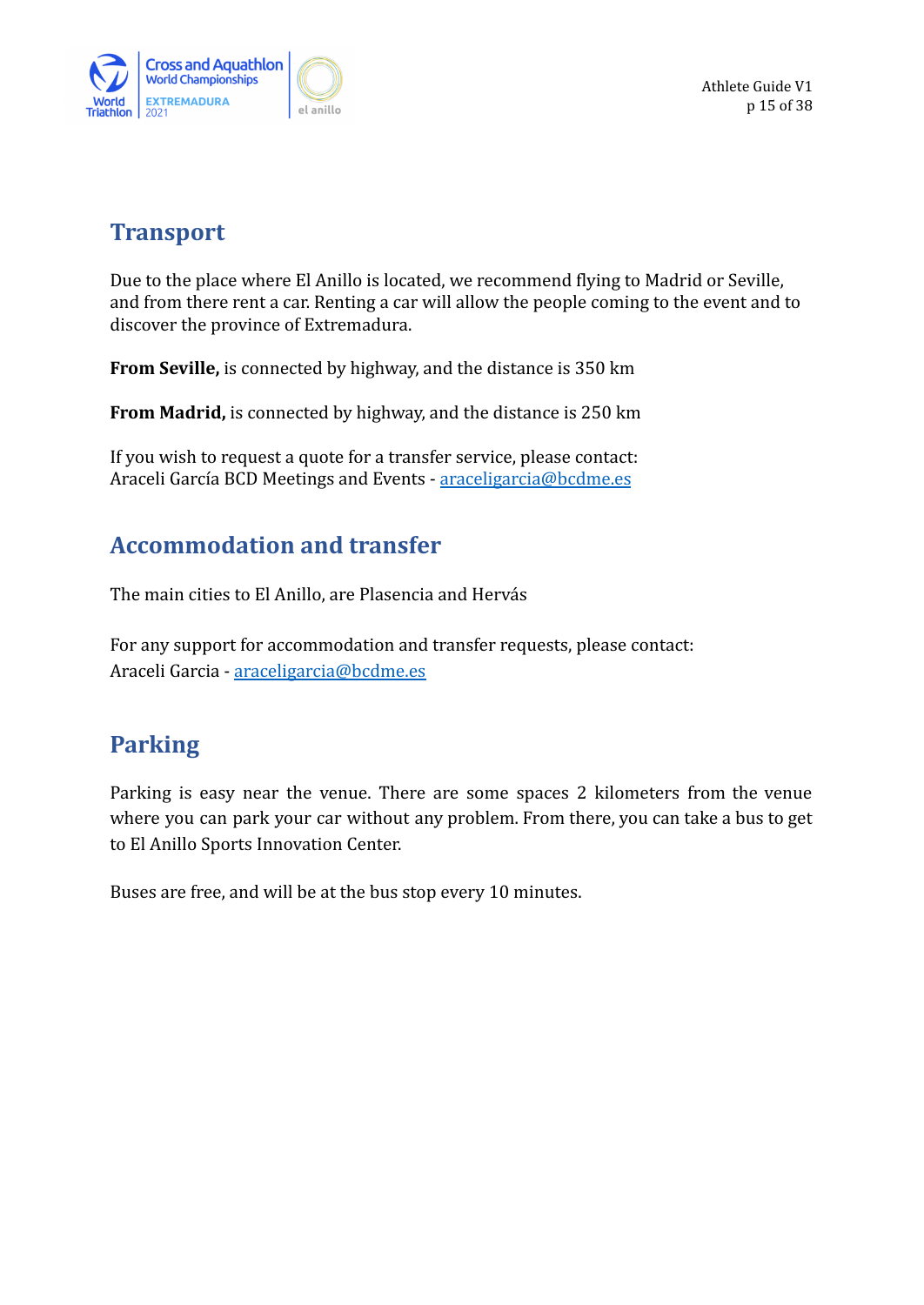



In case you are coming with autocaravan, we have a small parking for them.

To book an space, you need to send an email to [juancarlos.diez@triatlon.org](mailto:juancarlos.diez@triatlon.org) with the following details:

- Autocaravan plate
- Photo
- Date of arrival
- Date of departure

## <span id="page-15-0"></span>**Official Merchandising**

Austral, t-shirt, bike clothes will be available Friday to Sunday

Close to race package distribution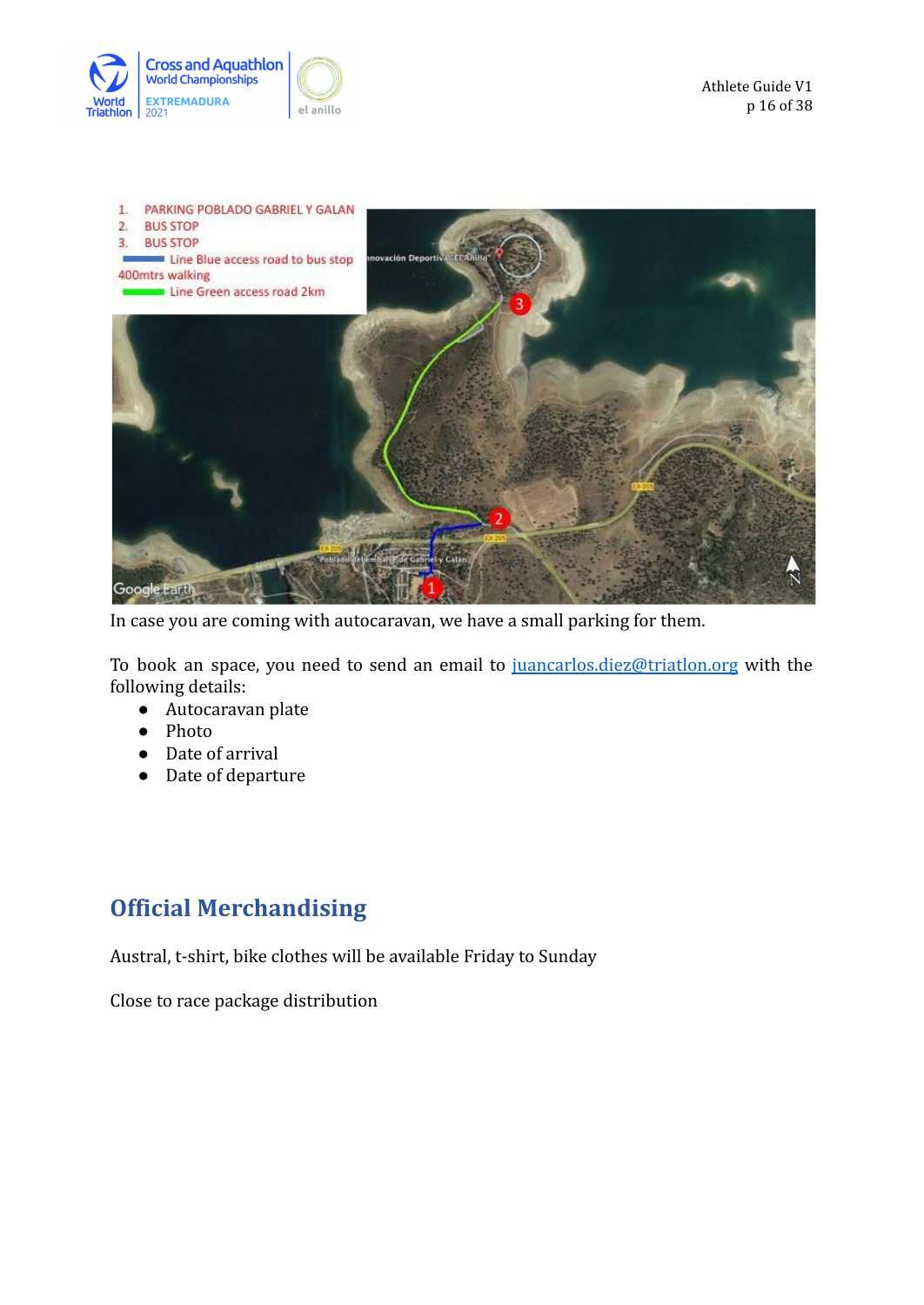

## <span id="page-16-0"></span>**Anti-Doping Policy**

Anti-Doping Rules, like Competition rules, are sport rules governing the conditions under which sport is played. Athletes and other persons involved in the event accept these rules as a precondition to compete. All athletes shall be subject to Competition Testing by the World Triathlon, the Athlete's National Federation, Anti-Doping Organizations or any other organization promoting Events in triathlon.

### **\*\*All athletes must ensure they carry their official identification (Photo ID)\*\***

Further info on Anti-Doping Rules can be found **[HERE.](https://triathlon.org/anti-doping)**

If you are selected for Doping Control, someone will approach you to notify you. You may be asked to go for Doping Control even before the race, for example, after picking up your registration pack or when you check in your bicycle in the Transition Area. The Doping Control Chaperone and/or Officer will explain the procedure to you but you need to be aware that you have certain rights and responsibilities.

You have the right to:

- a) Appoint a representative of your choice to accompany you to Doping Control.
- b) Request the services of an interpreter in case you do not have a good command of English (if required).
- c) Request additional information about the Doping Control procedure.
- d) Request a delay in reporting to the Doping Control Station for valid reasons. (These reasons may be to receive necessary medical care, locate a representative or fulfil a media commitment but you must have the consent of, and be in full view of, the Doping Control Officer or Chaperone.)
- e) Request necessary modifications if you have a disability.
- f) Note any concerns with the Doping Control process on the Doping Control Form.
- g) Request part "B" of your sample be analysed to confirm a positive result.
- h) A fair hearing in compliance with the World Anti-Doping Code.

Your responsibilities include:

- a) Be aware of, and comply with, the World Anti-Doping Code and the ITU Anti-Doping Rules.
- b) Be aware of which substances are not allowed and are included in the Prohibited List.
- c) Comply with requirements for Therapeutic Use Exemptions (TUE). A TUE allows you to take a substance included in the Prohibited List, if that is the only option available to you and you meet specific requirements. There are strict rules governing TUEs so it is best to check them before the event. As an Age-Group athlete you may apply for a retroactive TUE but it is not guaranteed, so you may want to request one no later than 30 days prior to racing.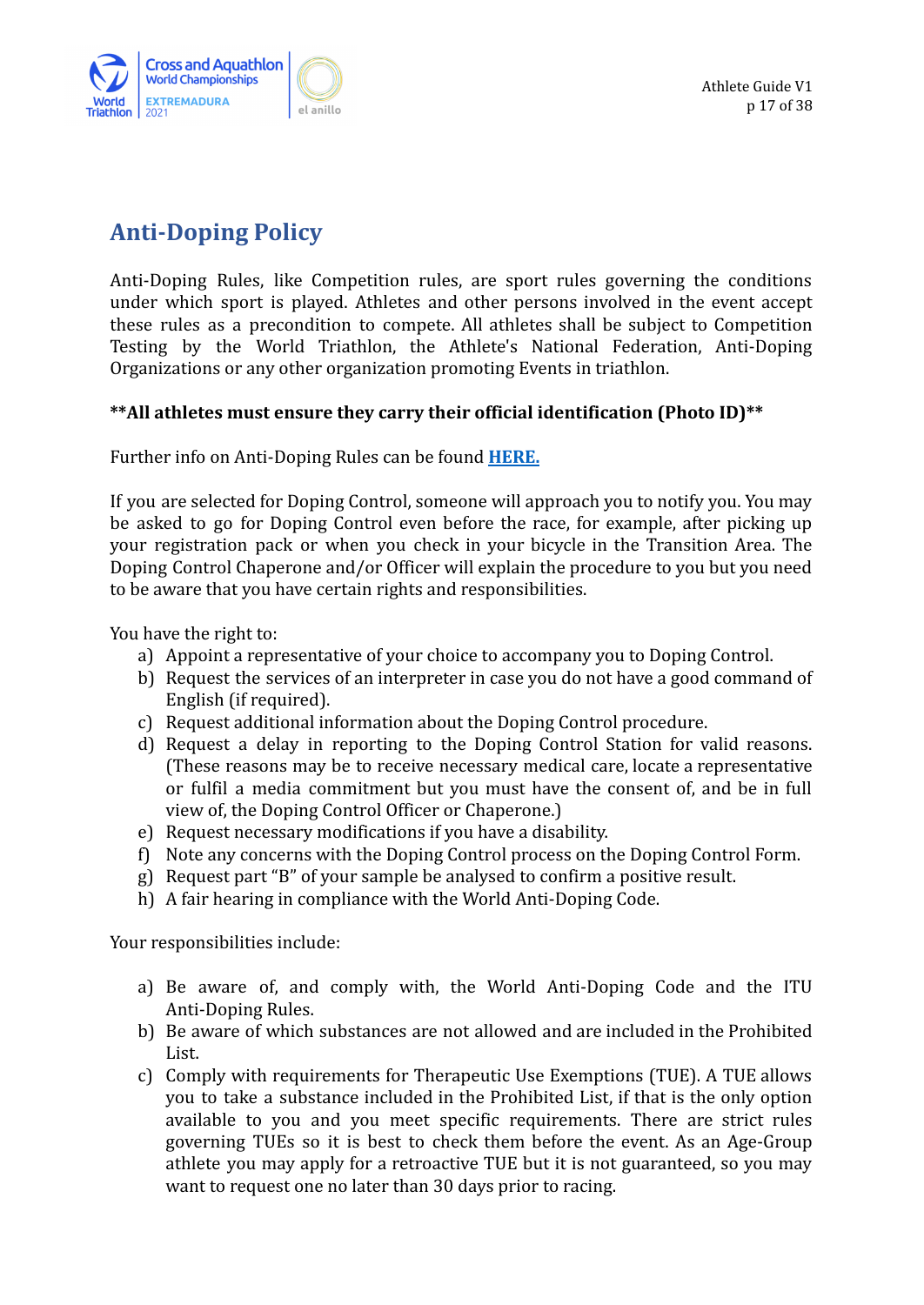

- d) Report to the Doping Control Station immediately or within the required time slot specified by the Doping Control Chaperone.
- e) Control your sample until it is sealed in the sample collection kit.
- f) Ensure the sealed sample collection kit is secure and identified.
- g) Ensure all documentation is accurate.

You must carry with you an ID/passport with photo when proceeding to the Doping Control Station. It is also a good idea to make sure that you have access to your National Federation manager's phone number so that you can let him/her know that you have been selected for Doping Control.

If you have any questions about Anti-Doping procedures, please visit the World Triathlon Anti-Doping Stand at the Expo where our volunteers will clarify your doubts and answer your questions. You can also check the Age-Group Anti-Doping section on [www.triathlon.org](http://www.triathlon.org).

An Anti-Doping Age-Group Q&A is available:

[https://www.triathlon.org/multimedia/video/age\\_group\\_anti\\_doping\\_qa1](https://www.triathlon.org/multimedia/video/age_group_anti_doping_qa1).

## <span id="page-17-0"></span>**Volunteers/Technical Officials (TOs)**

We all know that the success of any sporting event is largely due to the Volunteer Team. Their help in carrying out various essential organisational tasks is vital for the perfect execution/operation of the safest and most fantastic event possible for athletes and their supporters alike!

Volunteers will help with different aspects of the event's organisation such as supporting administration tasks and TOs, helping with protocol issues, access control and management, athletes' and spectators' support etc. This is a unique opportunity to enjoy the sports event from within the organisation, to meet athletes from all over the world and be involved in endless exciting aspects related to our World Championships!

### **We encourage you to say THANK YOU to them (Volunteers and Officials) whenever possible. Without them, this event would not be possible!**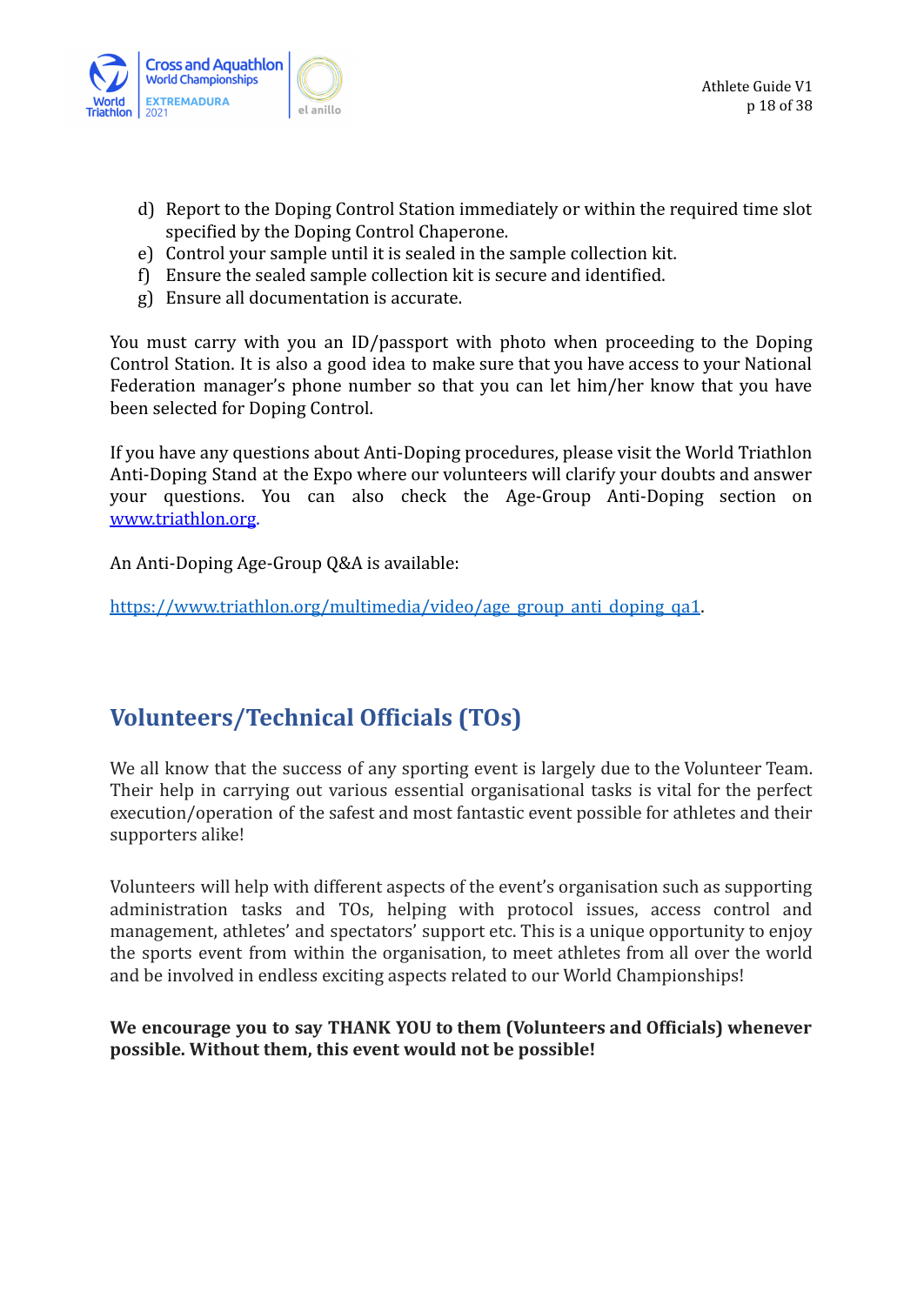

## <span id="page-18-0"></span>**Race Rules & Penalties**

- a) Check World Triathlon Rules, please click **[HERE.](https://www.triathlon.org/about/downloads/category/competition_rules)**
- b) Check the World Triathlon FAQ, please click **[HERE.](https://www.triathlon.org/agegroup/about_ag/faq)**
- c) Check the event FAQ, [aquathlon](https://www.triathlon.org/uploads/events/2021.El_Anillo_Aquathlon_WCH_FAQs_ENG_20211012.pdf) and [cross triathlon](https://www.triathlon.org/uploads/events/2021.El_Anillo_Tri_Cross_WCH_FAQs_ENG_v20211012.docx.pdf)
- d) To clarify any rules, please contact the Head Referees.

### **Uniform Rules**

At the World Championships, all athletes should comply with the approved National Federation uniform colour/format. The uniform must follow World Triathlon uniform rules. Hats, helmets and race belts with logos are allowed. For further information, please see the World Triathlon Competition Rule Book.

Please note the following amendment of the rules: https://www.triathlon.org/news/article/change in the age group uniform rule.

Click [HERE](https://www.triathlon.org/about/downloads/category/uniforms_catalogues) to check the approved national uniforms.

## <span id="page-18-1"></span>**Weather Conditions**

At the end of October, average temperatures are between  $17^{\circ}$ C y  $20^{\circ}$ C during the day. Extremadura is the perfect destination in autumn as it is not expected to have cold weather.

### **Bad Weather**

The Race Organizers and the World Triathlon reserve the right to cancel or change the race profile for safety reasons. This could be any combination of events that we deem safe and fair. In the slim chance that the event must be cancelled or postponed due to bad weather, there will be no refunds or deferrals. A large amount of your race fee will already have been allocated to resources before the day of the race! Thanks for your understanding!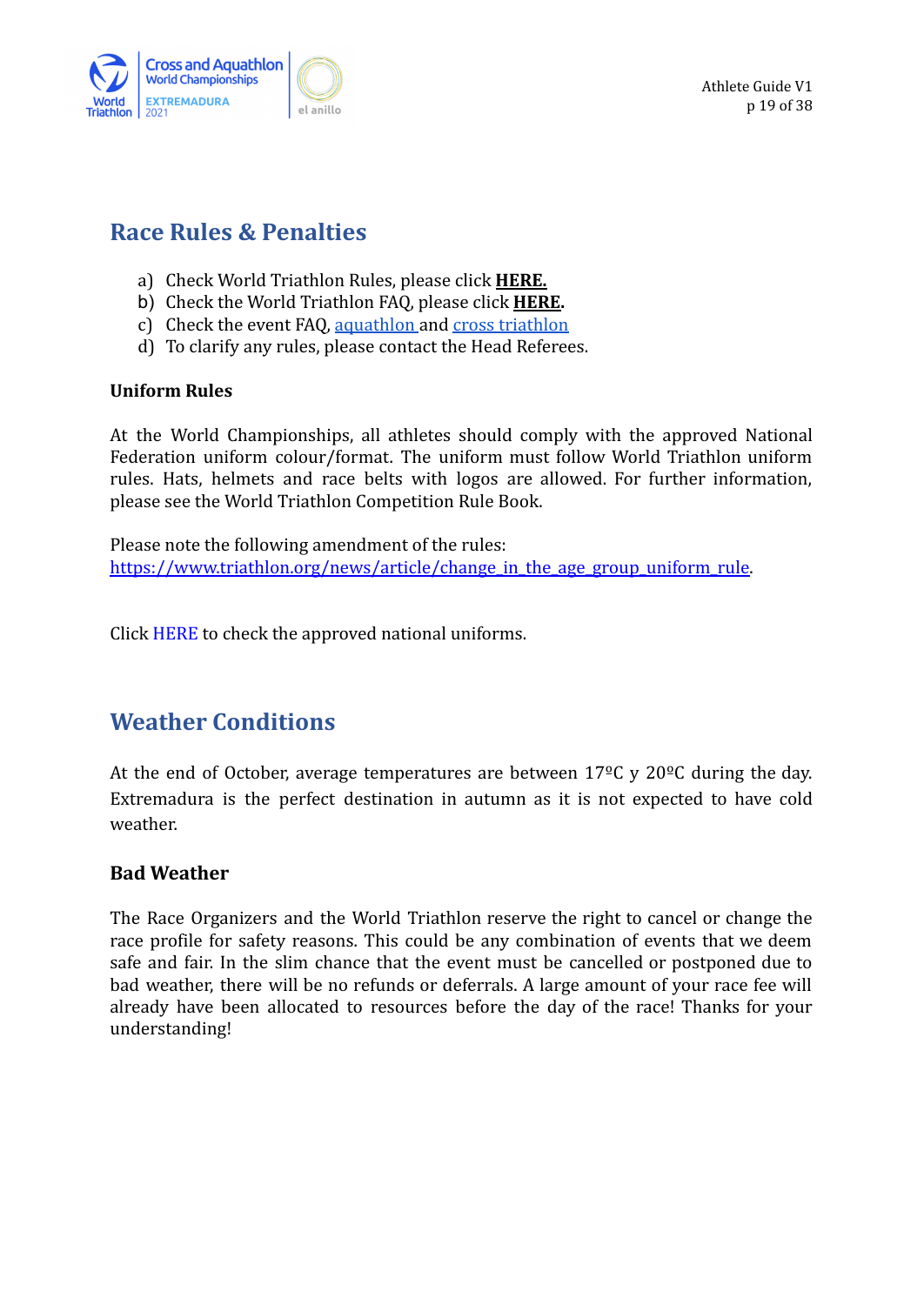

## <span id="page-19-0"></span>**Pre-Race Information**

### <span id="page-19-1"></span>**Bike Familiarisation**

Bike course Will be marked from Tuesday the week of the event. During that week, you will be able to do the circuit for training. There is no access to the bike course on Saturday due to other competition taking place.

### **Athletes' Registration & Package Pick Up**

**AGE-GROUP:** Registration will be opened as the following schedule. There will be specific slots for NF's to be announced in a later stage.

| Aquathlon               |                 |  | Cross Triahtlon                           |               |  |
|-------------------------|-----------------|--|-------------------------------------------|---------------|--|
| Dav                     | Time            |  | Dav                                       | Time          |  |
| Friday, 29 October 2021 | $16:00 - 20:00$ |  | Friday, 29 October 2021                   | 16:00 - 20:00 |  |
|                         |                 |  | Saturday, 30 October 2021   10:00 - 16:00 |               |  |

It is mandatory to come at any of these specific times; if for some reasons, you can not come during these times, you have to email [juancarlos.diez@triatlon.org](mailto:juancarlos.diez@triatlon.org)

#### **ELITE/U23/JUNIORS/PARATRIATHLON:**

| <b>Aquathlon</b>        |                 | <b>Cross Triahtlon</b>                    |  |
|-------------------------|-----------------|-------------------------------------------|--|
| Day<br>Time             |                 | Time<br>Dav                               |  |
| Friday, 29 October 2021 | $13:00 - 14:00$ | Saturday, 30 October 2021   12:00 - 13:00 |  |

### **Age-Group registration Procedure**

### **1. Register and confirm your BIB number.**

- a) Bring a photo ID
- b) Print and sign the athlete waiver (see waiver at the end of the document)

### **2. Once data have been verified, you will be given:**

- a) a wristband;
- b) bag and t-shirt
- Additionally, you will receive an envelope including the following items:
	- a) your bib number;
	- b) bike plate (only for Cross Triathlon)
	- c) swim cap
	- d) stickers; helmet  $(x3)$ , bike  $(x1)$ , cloakroom  $(x1)$
	- e) a tattoo (1), with the race number for the right arm;
	- f) a tattoo (1), with the race number for the left leg;
	- g) a tattoo (1), with the Age-Group category for the calf.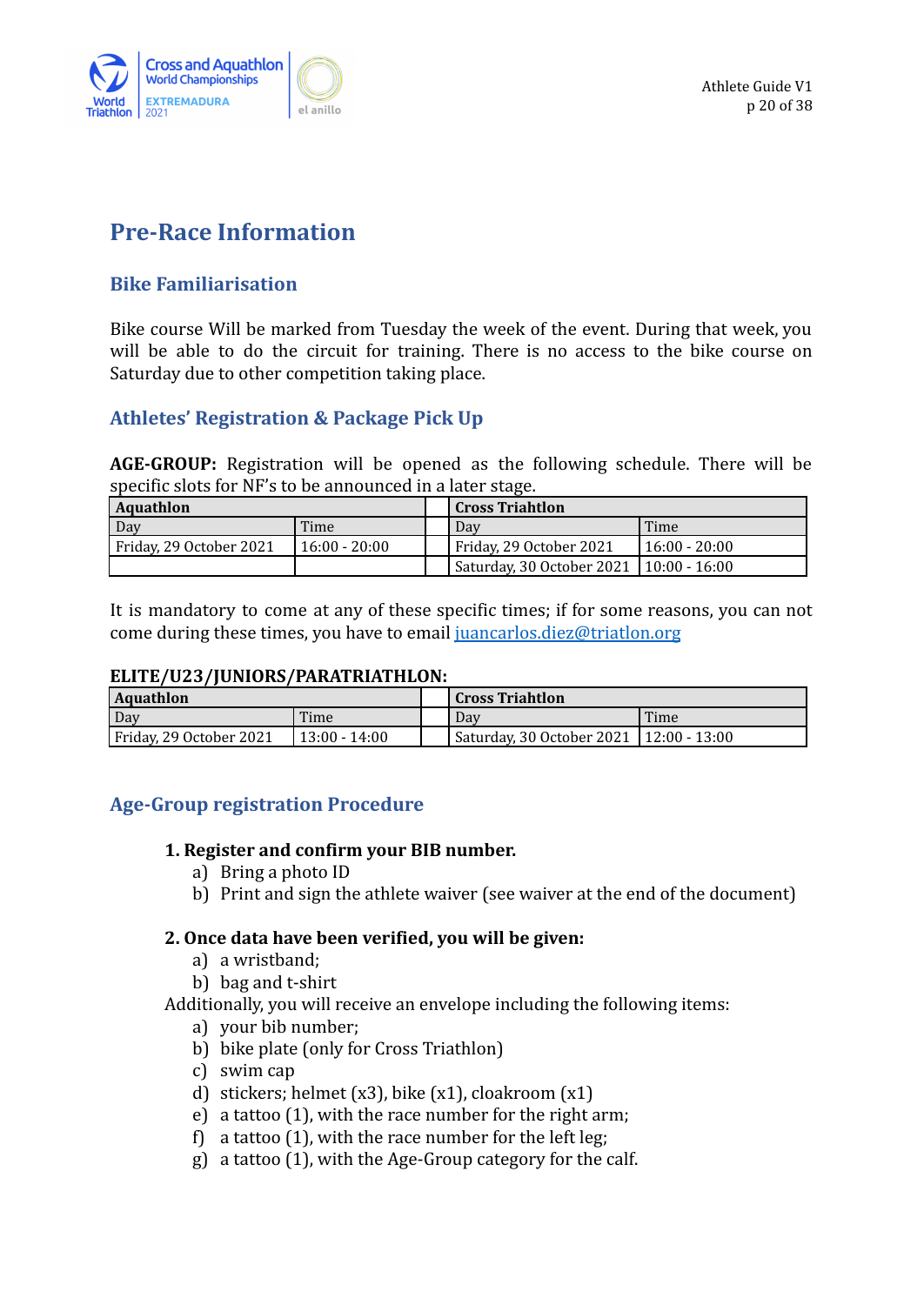

Wristbands must be worn during the whole event until it has finished. Each event has a different wristband and will only grant access to the Transition Area during the specific event.

Athletes are welcome to check the Start Lists with their bib numbers, names, surnames, nationalities, etc. on the website prior to the event:

### **Aquathlon: [HERE](https://triathlon.org/events/event/2021_world_triathlon_aquathlon_championships_el_anillo_extremadura1).**

#### **Cross Triathlon: [HERE](https://triathlon.org/events/event/2021_world_triathlon_cross_triathlon_world_championships_extremadura)**

Should you spot any mistake, please contact your National Federation.

### <span id="page-20-0"></span>**Briefings**

Due to the Covid-19 measures, this year's briefings will take place online. During the briefing you will receive the latest information regarding the registration process, weather conditions, the course and regulations.

You are requested to watch the Briefing so that you receive all the necessary information.

#### **Aquathlon**

| Date                    | <b>From</b> | To    | Event                                                                                                                                                                                              |
|-------------------------|-------------|-------|----------------------------------------------------------------------------------------------------------------------------------------------------------------------------------------------------|
| Thursday<br>28 Oct 2021 | 18:00       | 19:00 | Elite/U23, Juniors, Para - Aquathlon World Championships<br>Including Para Team Manager.<br>Registration link:<br>https://us02web.zoom.us/webinar/register/WN_rav0K0SVSbWsdY-<br>SDeiD0w           |
| Thursday<br>28 Oct 2021 | 19:00       | 20:00 | <b>Age-Group - Aquathlon</b> World Championships. <i>Including AG Team</i><br>Manager.<br>Registration link:<br>https://us02web.zoom.us/webinar/register/WN_YinkSeRWRdac-eo<br>vCnvo <sub>OO</sub> |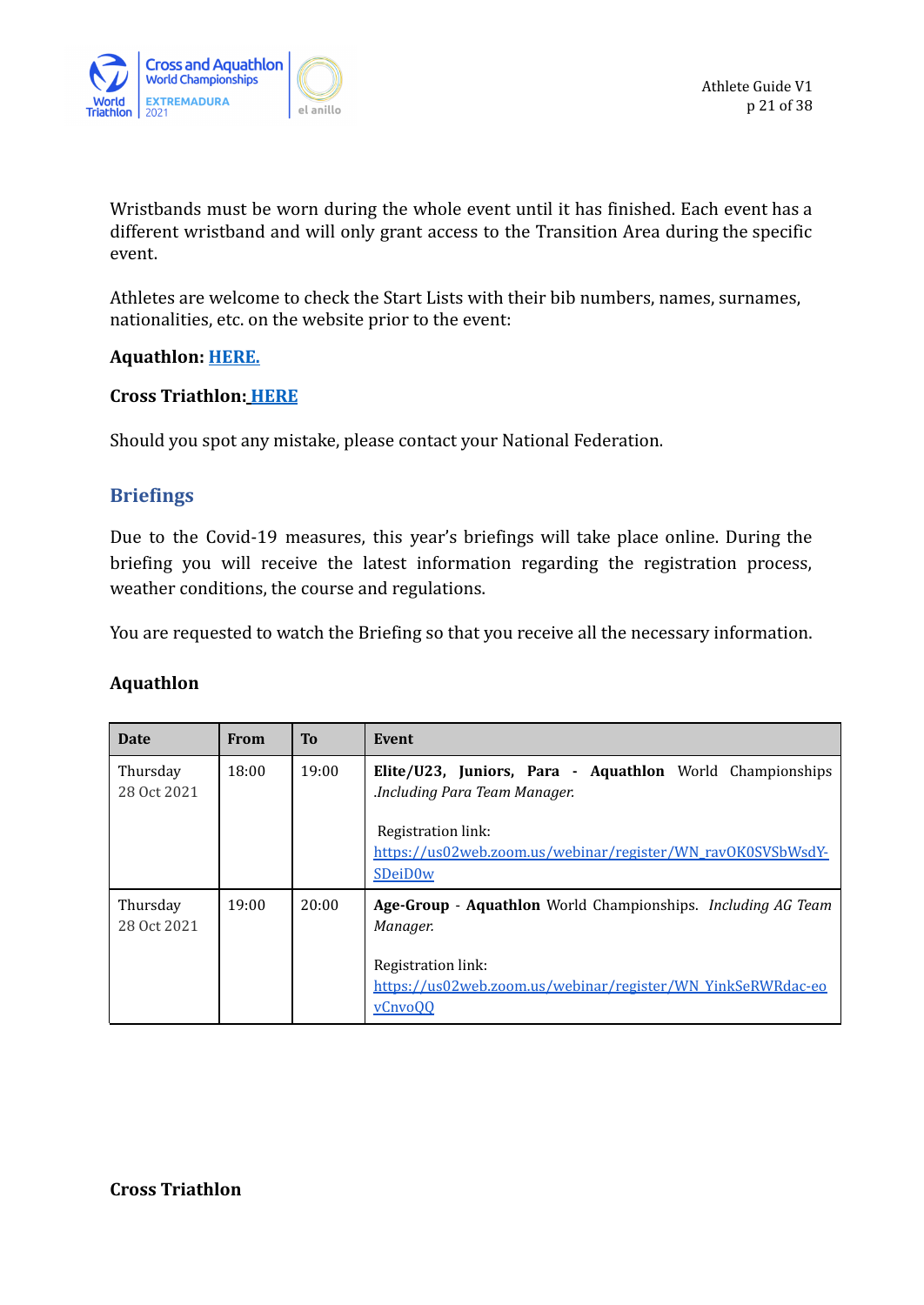

| <b>Date</b>           | <b>From</b> | To    | Event                                                                                        |
|-----------------------|-------------|-------|----------------------------------------------------------------------------------------------|
| Friday<br>29 Oct 2021 | 17:00       | 18:00 | Juniors, Para - Cross Triathlon World Championships. Including Para<br>Team Manager.         |
|                       |             |       | Registration link:                                                                           |
|                       |             |       | https://us02web.zoom.us/webinar/register/WN_KGO03WK6SBqqTC<br><b>vYGgAMfw</b>                |
| Friday                | 18:00       | 19:00 | Elite/U23 - Cross Triathlon World Championships.                                             |
| 29 Oct 2021           |             |       | Registration link:                                                                           |
|                       |             |       | https://us02web.zoom.us/webinar/register/WN_jeLo1i40R6iAyD5St<br><b>MOMmw</b>                |
| Friday<br>29 Oct 2021 | 19:00       | 20:00 | Cross Triathlon World Championships. Including AG Team<br>$AG -$<br>Manager.                 |
|                       |             |       | Registration link:<br>https://us02web.zoom.us/webinar/register/WN_-FXfc-w5SHGu_itxD<br>Kt65w |

The recorded video briefings and presentations will be uploaded onto [https://triathlon.org/about/downloads/category/race\\_briefings](https://triathlon.org/about/downloads/category/race_briefings)

### <span id="page-21-0"></span>**Bike and Gear Check In + Race day Transition Area Check In**

Helmets and cycling shoes can be placed in the Transition Area, at your designated spot. Athletes will also have the option to start the race with their cycling shoes attached to their bike as well as leaving their shoes attached to their bike upon arrival at the Transition Area. All used equipment must be placed inside the bins/boxes supplied by the organiser. No loose gear will be allowed on the ground next to the bicycles following Transition.

Please label all your clothing and gear (including shoes). You can take your clothes to the cloakroom, which is located right next to the transition area. If you lose or find any belongings, there will be a Lost and Found Desk at the Information Stand-Expo.

There will be signs and volunteers at the Transition Check In to help you check in your gear and rack your bike in the right spot.

As you enter the Transition Area to check your bike in, your bike/helmet will be subject to a MANDATORY bike/helmet check. Please ensure your bike is in safe working conditions. Securely fasten all equipment you may carry with you. Once the bike has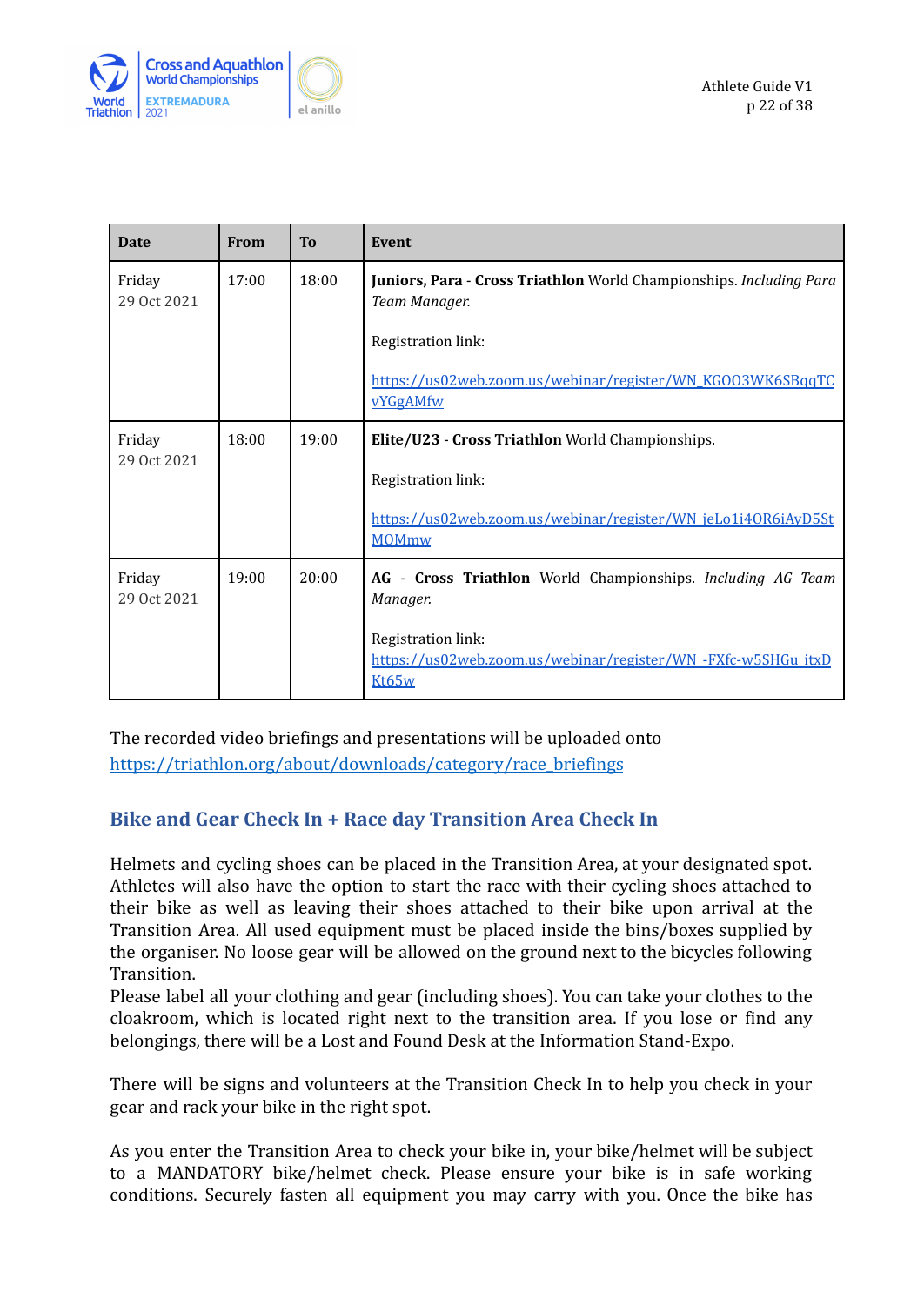

been approved, you must place your bike in the appropriately numbered spot on the bike racks.

The Check In will take place on the following days and times:

### **BIKE CHECK IN FOR AGE-GROUP ATHLETES (Cross Triathlon only)**

**Place:** Transition Area

#### **Date and time:**

a) Cross Triathlon : 31 October - tbc.

Specific slots time per bib number, will be assigned in order to do the check in, in order to prevent groups and long queues during this process.

#### **What to bring:**

- a) Helmet with stickers.
- b) Bicycle with sticker and bike plate.
- c) Uniform and body decals check.
- d) Any nutrition/liquid that you want to leave on your bike (optional).

### **Come to check-in with stickers and body decals in position and ready to be checked**

Bike mechanics will be available and bike pumps will be available in the Transition Area on race morning. Athletes are allowed to bring their own pump into transition but, like any other piece of equipment that is not to be used during the race, they should NOT remain in the Transition Area during the event.

Uniform and body decals check will take place upon arrival to the Transition Area. You will have access to your bike to drop your equipment and nutrition at your designated area.

Marking your transition spot is FORBIDDEN. All marks will be removed by Technical Officials, including towels, without prior notice. Portable toilets will be available near the Transition Area before and after the race.

Morning gear that you do not need for the race CANNOT BE LEFT IN THE TRANSITION AREA. Please take everything you do not need for your race to the cloakroom. The cloakroom will be next to the transition area.

### **ATHLETES' LOUNGE and TRANSITION CHECK IN for ELITE/U23, JUNIORS, PARA TRIATHLON**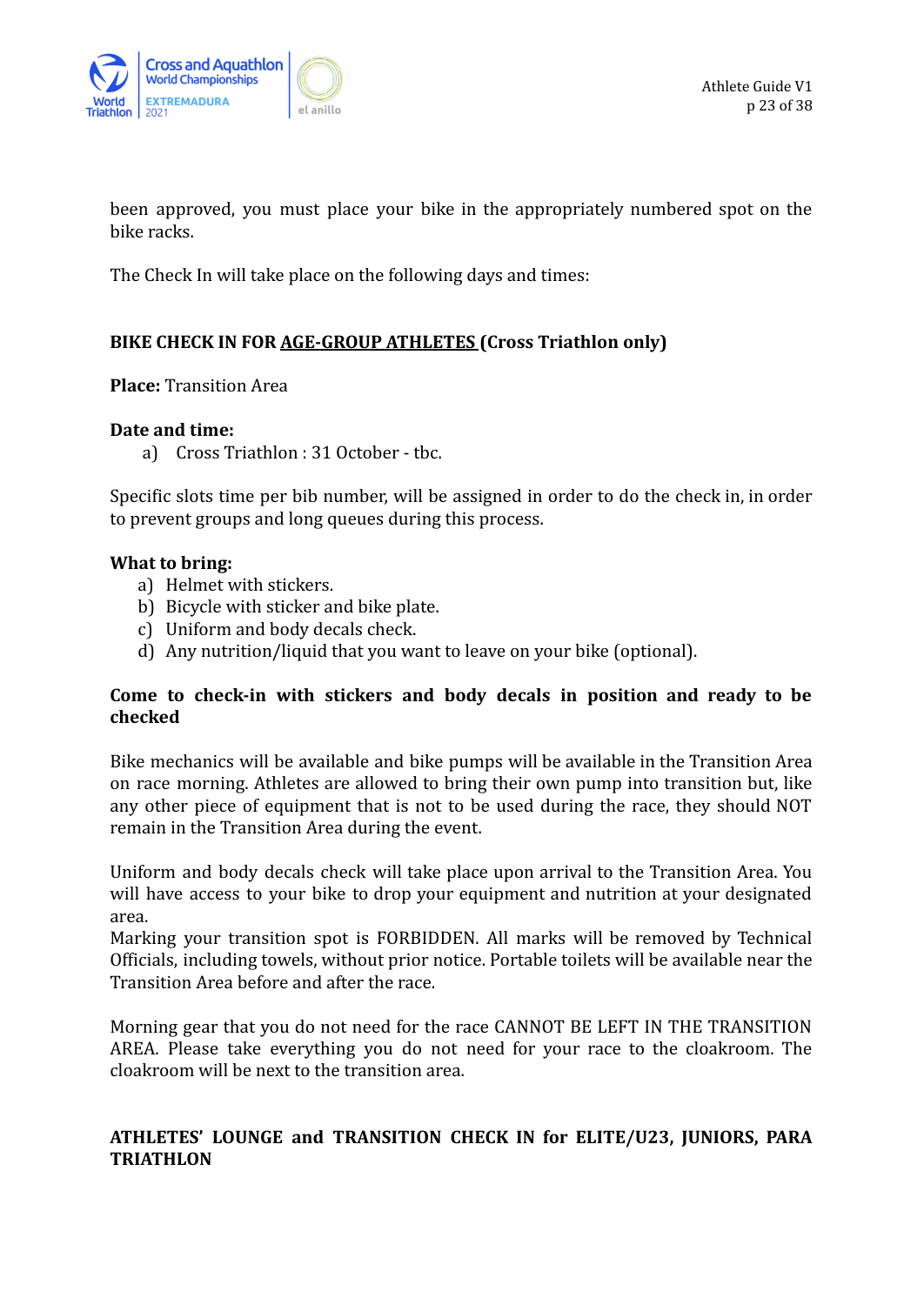

Bike and equipment check will take place at the Athletes' Lounge on race day.

### *AQUATHLON*

#### **ELITE/U23/JUNIORS**

#### **Athletes' Lounge Check In**

**Date:** Saturday 30 October 2021 **Time:** From 15:00 to 16:00 **Place:** Athlete Lounge

### **Transition Check In**

**Date:** Saturday 30 October 2021 **Time:** From 15:15 to 16:15 **Place:** Elite Transition Area

#### **PARA**

#### **Athletes' Lounge Check In**

**Date:** Saturday 30 October 2021 **Time:** From 15:00 to 16:00 **Place:** Athlete Lounge **Transition Check In**

**Date:** Saturday 30 October 2021 **Time:** From 15:15 to 16:15 **Place:** Elite Transition Area

### **AGE-GROUP**

**Transition Check In Date:** Saturday 30 October 2021 **Time:** From 16:35 to 17:35

**Place:** Transition Area

### *CROSS TRIATHLON*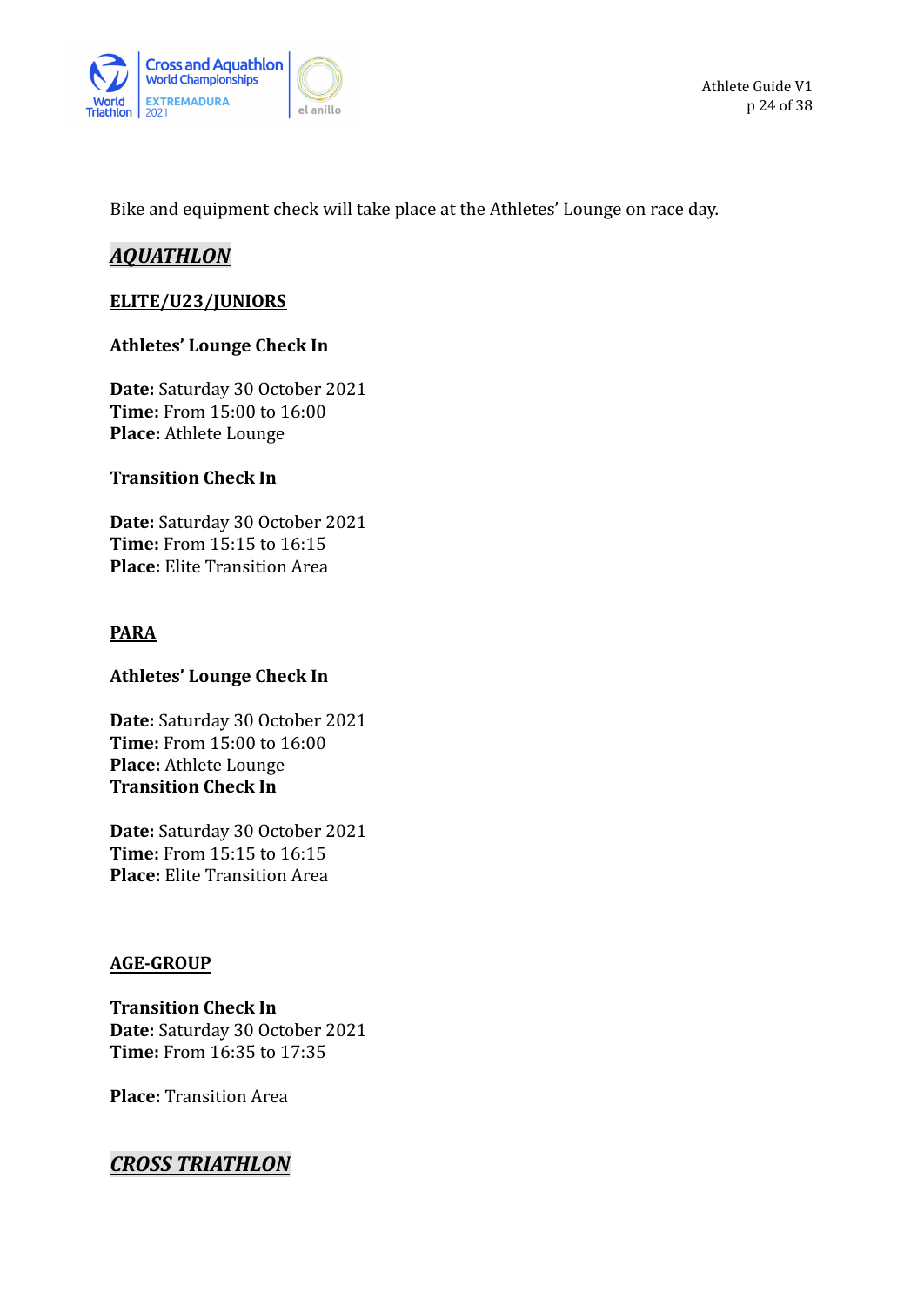

Athlete Guide V1 p 25 of 38

#### **ELITE/U23**

#### **Athletes' Lounge Check In**

**Date:** Sunday 31 October 2021 **Time:** From 09:30 to 10:30 **Place:** Athlete lounge

#### **Transition Check In**

**Date:** Sunday 31 October 2021 **Time:** From 09:45 to 10:45 **Place:** Elite Transition Area

#### **JUNIORS**

#### **Athletes' Lounge Check In**

**Date:** Sunday 31 October 2021 **Time:** From 08:00 to 08:35 **Place:** Athletes' Lounge

#### **Transition Check In**

**Date:** Sunday 31 October 2021 **Time:** From 08:20 to 08:50 **Place:** Elite Transition Area

#### **PARA**

**Athletes' Lounge Check In Date:** Sunday 31 October 2021 **Time:** From 07:45 to 08:45 **Place:** Athletes' Lounge

#### **Transition Check In**

**Date:** Sunday 31 October 2021 **Time:** From 08:00 to 09:00 **Place:** Transition Area

### **AGE-GROUP**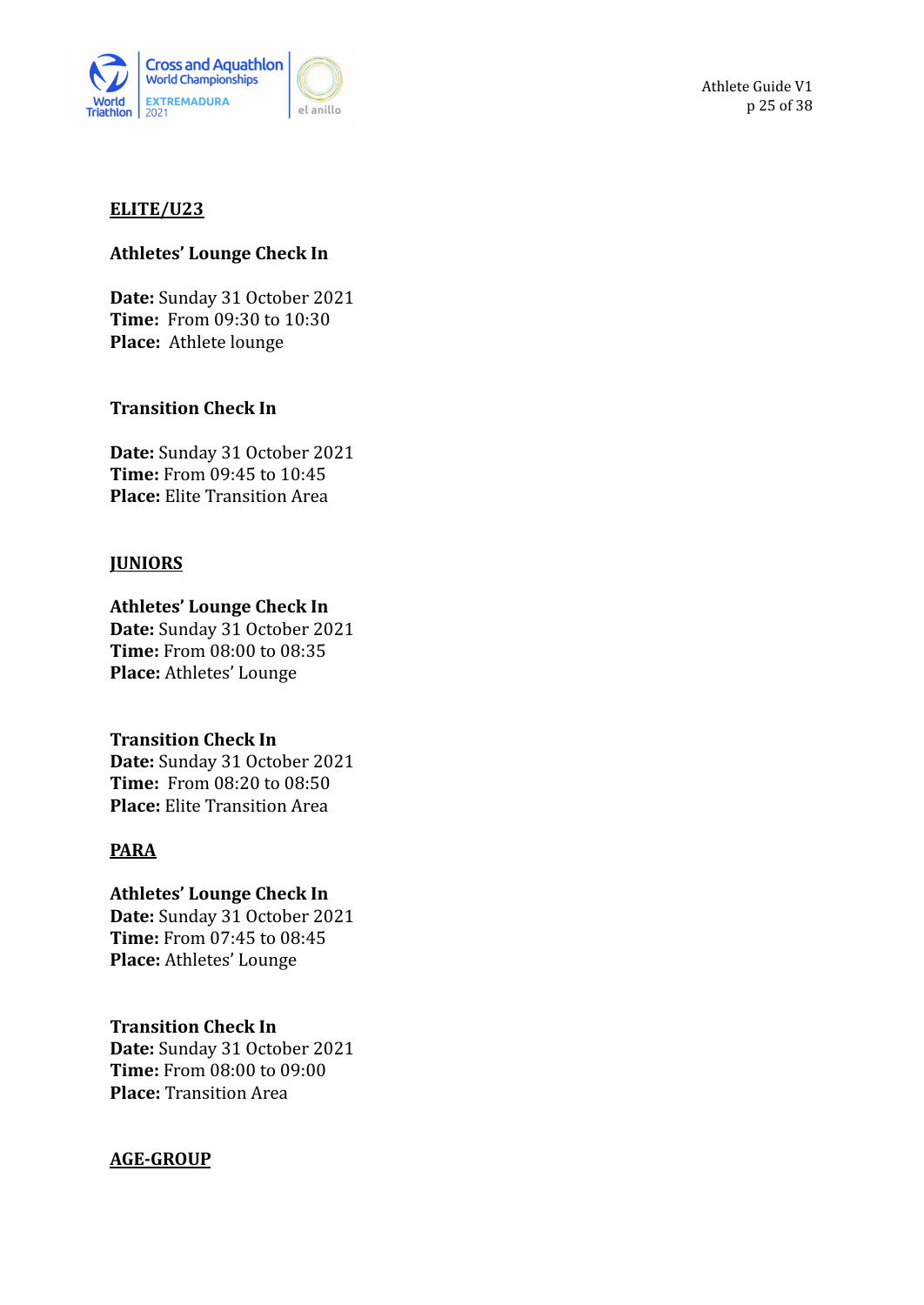

Athlete Guide V1 p 26 of 38

### **Transition Check In**

**Date:** Sunday 31 October 2021 **Time:** 13:00 to 14:30

**Place:** Transition Area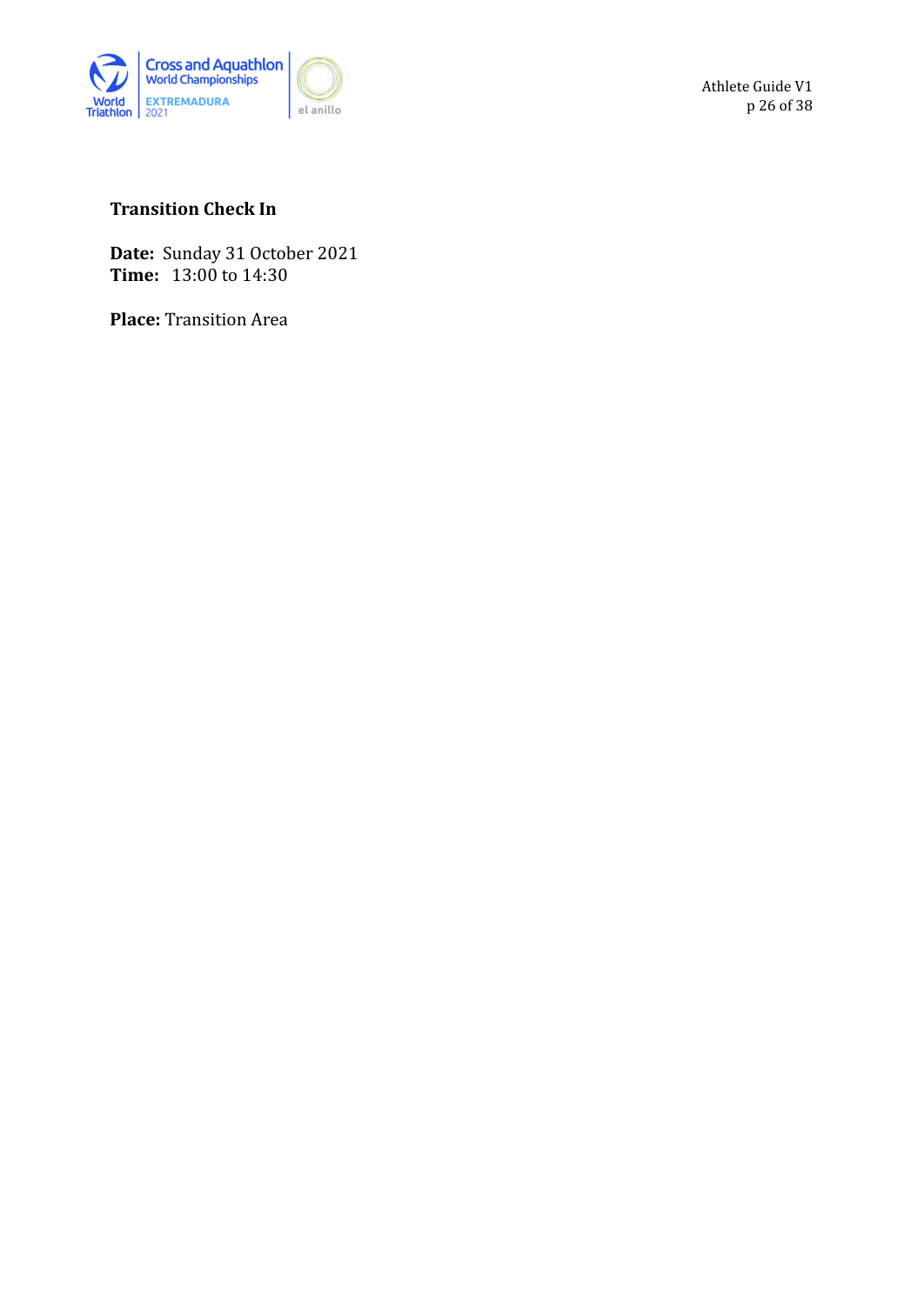

### <span id="page-26-0"></span>**Timing Information / Tracking**

All events will have live timing through the official APP. The name of the application is Sportchip, and you can download it from your phone.

Sportchip for Iphone: <https://apps.apple.com/us/app/sportchip-live/id1420393528>

Sportchip for Android:

[https://play.google.com/store/apps/details?id=com.sportmaniac\\_live\\_app\\_android.spor](https://play.google.com/store/apps/details?id=com.sportmaniac_live_app_android.sportchip&hl=es&gl=US) [tchip&hl=es&gl=US](https://play.google.com/store/apps/details?id=com.sportmaniac_live_app_android.sportchip&hl=es&gl=US)

### **Important chip information for Age-Group athletes:**

- a) The timing chip must be picked up during the race package pick up.
- b) The timing chip is attached to the neoprene velcro strap. It must be worn around the left ankle during the race.
- c) Athletes must wear their timing chip to take part in the event.
- d) Be sure to wear the chip provided to you. Be careful not to swap it with a friend by mistake as this will affect the results.
- e) If you lose your chip during the event, please contact a Technical Official when you get to the Transition Area.
- f) The timing chip must be returned at the Finish Area.
- g) There is a 10  $\epsilon$  penalty fee if you lose your timing chip.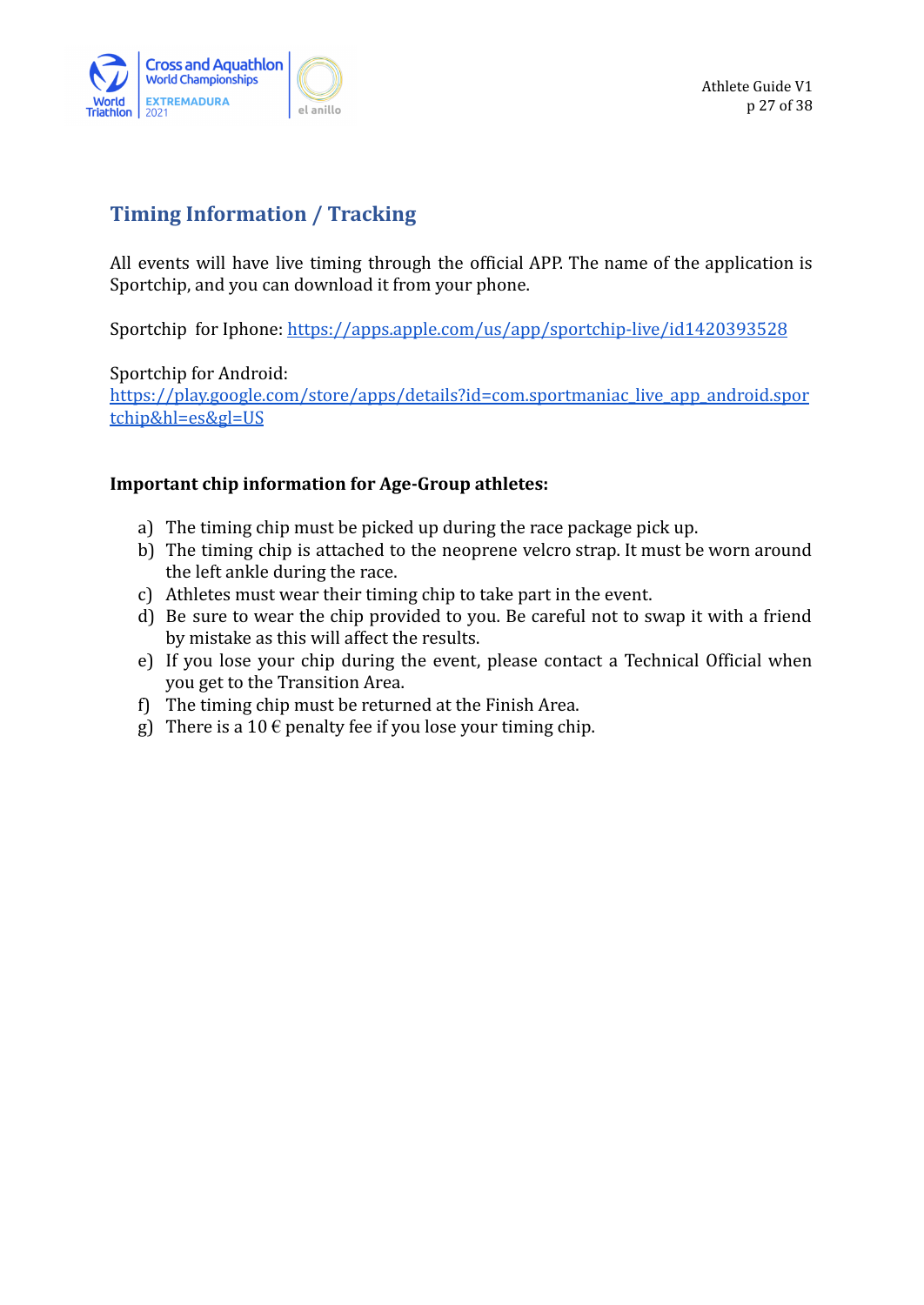

### <span id="page-27-0"></span>**Race Information**

### <span id="page-27-1"></span>**Start times - Aquathlon**

| <b>Start Time</b> | <b>Activity</b>                     |
|-------------------|-------------------------------------|
| 16:30             | Aquathlon Elite/U23 + Juniors M WCH |
| 16:35             | Aquathlon Elite/U23 + Juniors F WCH |
| 17:00             | Aquathlon ParaTriathlon WCH         |
| 17:45             | <b>Aquathlon AG WCH - MEN</b>       |
| 17:50             | <b>Aquathlon AG WCH - WOMEN</b>     |

### **Start times - Cross Triathlon**

| <b>Start Time</b> | <b>Activity</b>                                                         |
|-------------------|-------------------------------------------------------------------------|
| 9:00              | Cross Triathlon Junior M World Championships                            |
| 9:02              | Cross Triathlon Junior F World Championships                            |
| 9:30              | Cross Para Triathlon World Championships                                |
| 11:00             | Cross Triathlon Elite/U23 M World Championships                         |
| 11:10             | Cross Triathlon Elite/U23 F World Championships                         |
| 14:45             | Cross Triathlon Age Group World Championships - Men Wave 20-24 to 35-39 |
| 14:50             | Cross Triathlon Age Group World Championships - Men Wave 40-44 to 45-49 |
| 14:55             | Cross Triathlon Age Group World Championships - Men Wave 50-54 to 70-74 |
| 15:00             | Cross Triathlon Age Group World Championships - Women                   |

## <span id="page-27-2"></span>**Distances / Laps**

| <b>AQUATHLON</b>                       |         |  | <b>CROSS TRIATHLON</b>  |         |
|----------------------------------------|---------|--|-------------------------|---------|
| ELITE/U23 - JUNIORS - PARA - AGE-GROUP |         |  | ELITE/U23 and AGE-GROUP |         |
| $SWIM - 1 km$                          | 1 lap   |  | $SWIM - 1 km$           | 1 lap   |
| $RUN - 5 km$                           | $1$ lap |  | $BIKE - 20 km$          | $1$ lap |
|                                        |         |  | $RUN - 6 km$            | 2 laps  |
|                                        |         |  |                         |         |
|                                        |         |  | <b>JUNIORS and PARA</b> |         |
|                                        |         |  | $SWIM - 500 m$          | 1 lap   |
|                                        |         |  | $BIKE - 10 km$          | $1$ lap |
|                                        |         |  | $RUN - 3 km$            | $1$ lap |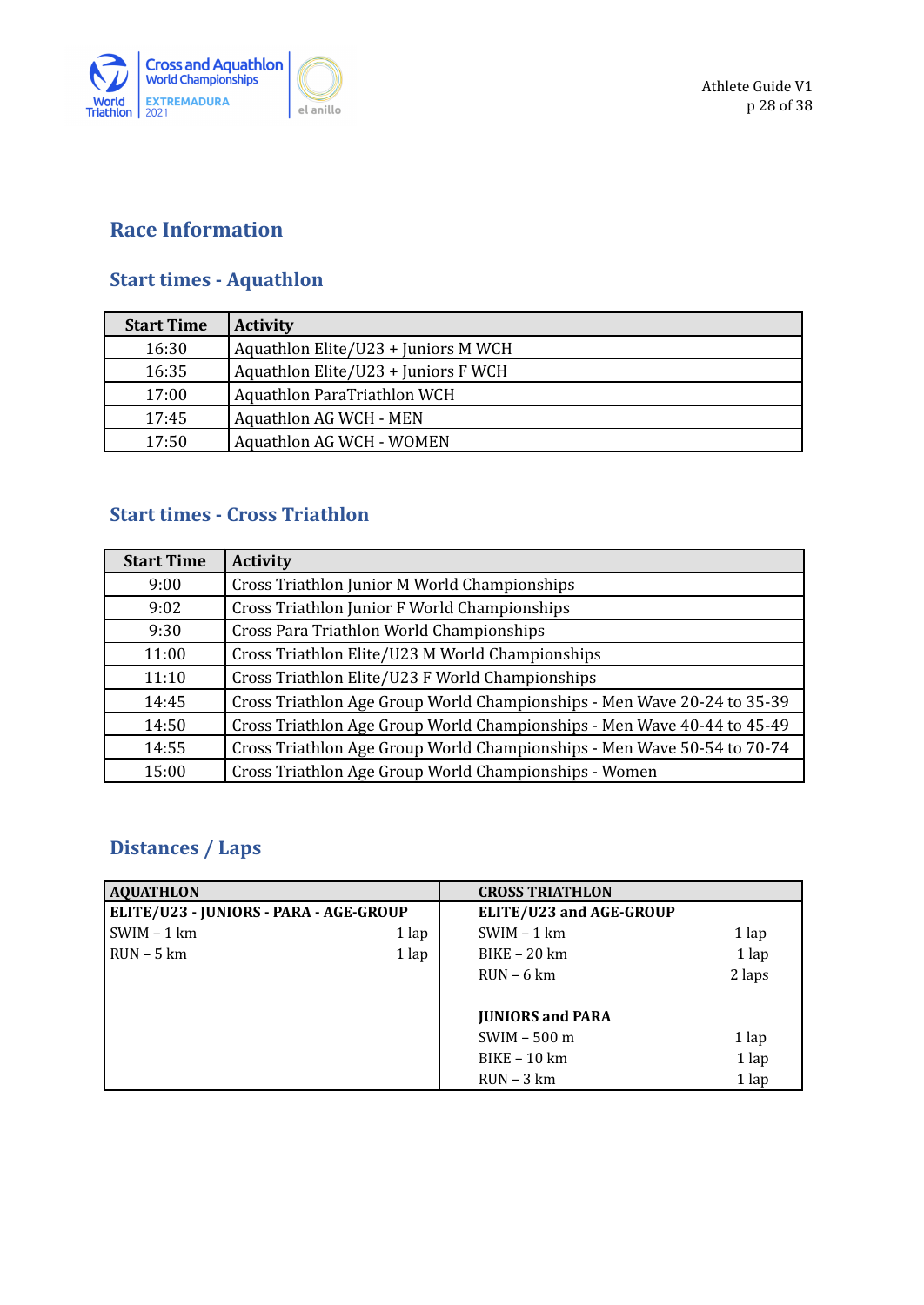

Athlete Guide V1 p 29 of 38

## <span id="page-28-0"></span>**Course Maps**

### **Aquathlon**

<span id="page-28-1"></span>

### Aid Stations

● Run 2 aid stations per lap delivering water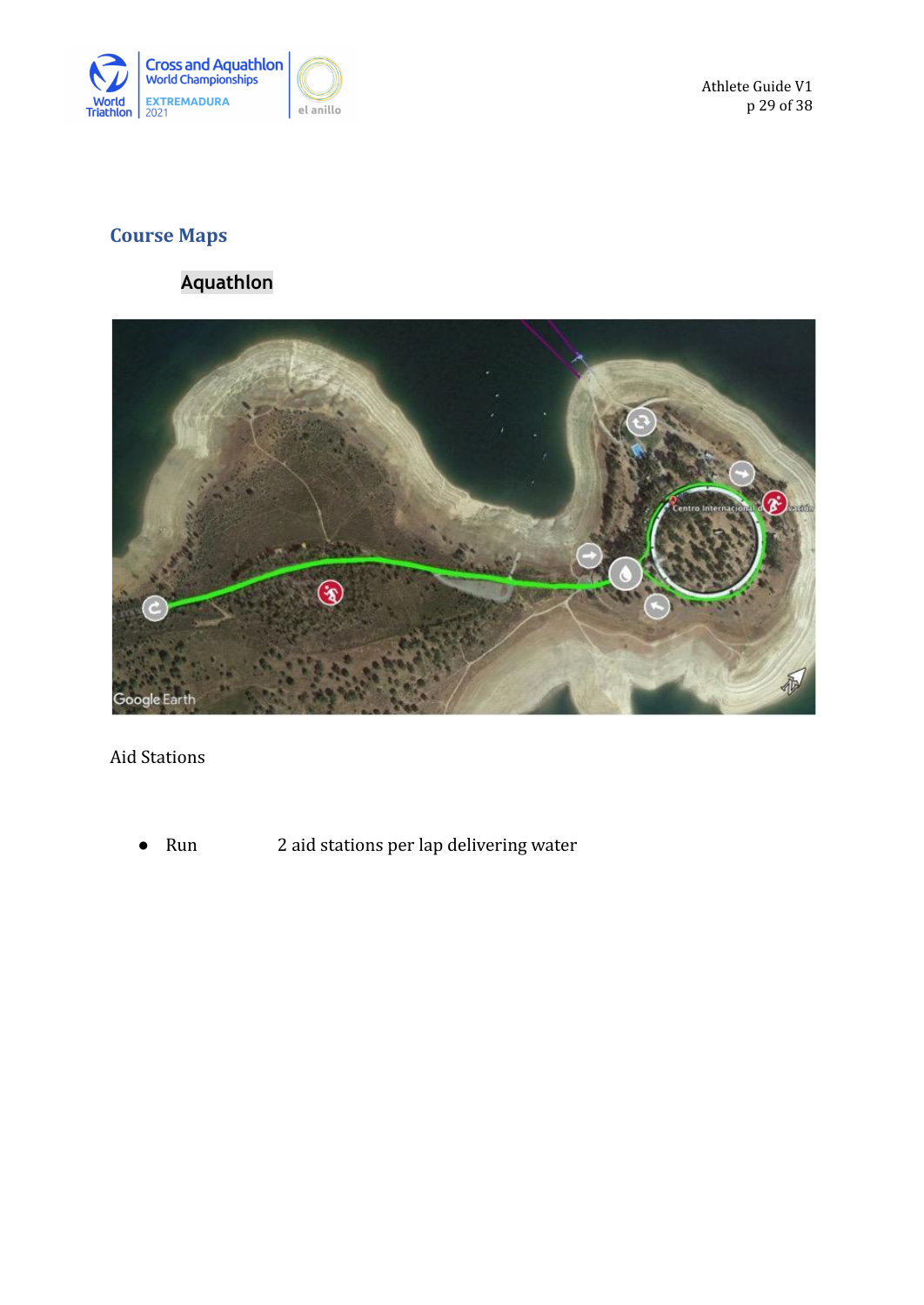

Athlete Guide V1 p 30 of 38

### <span id="page-29-0"></span>**Cross Triathlon**

### **ELITE/U23, AGE-GROUP**



Aid Stations

- 
- Bike  $1$  refill station + 1 repair station
- Run 2 aid stations per lap delivering water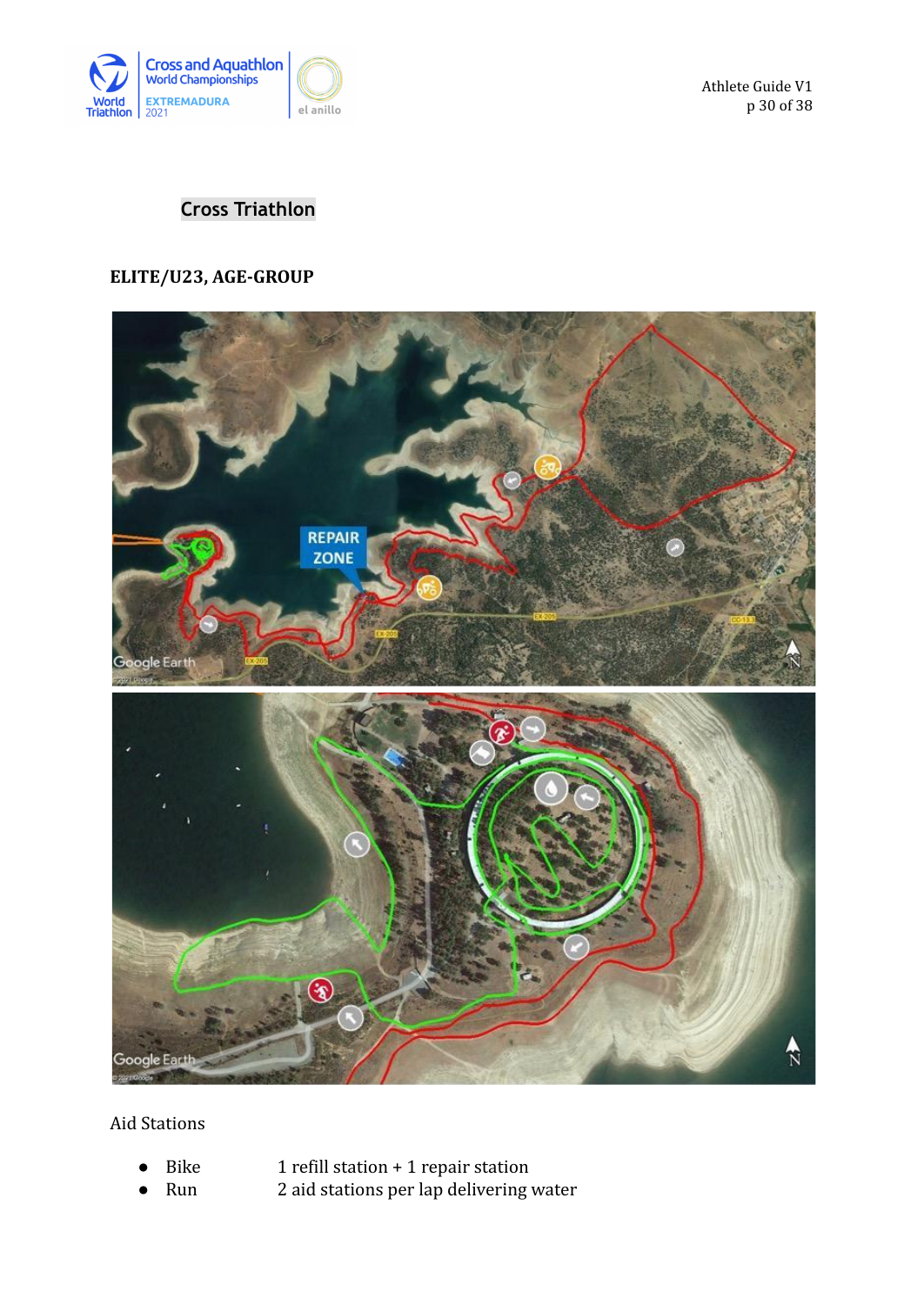

### **JUNIORS, PARA**



#### **TOILETS**

There will be toilets at the following spots:

- a) Post Finish Area.
- b) Age-Group Transition Area
- c) Age-Group Run Course
- d) Age-Group Bike Course
- e) Athletes Lounge (only for Elite and Paratriathletes)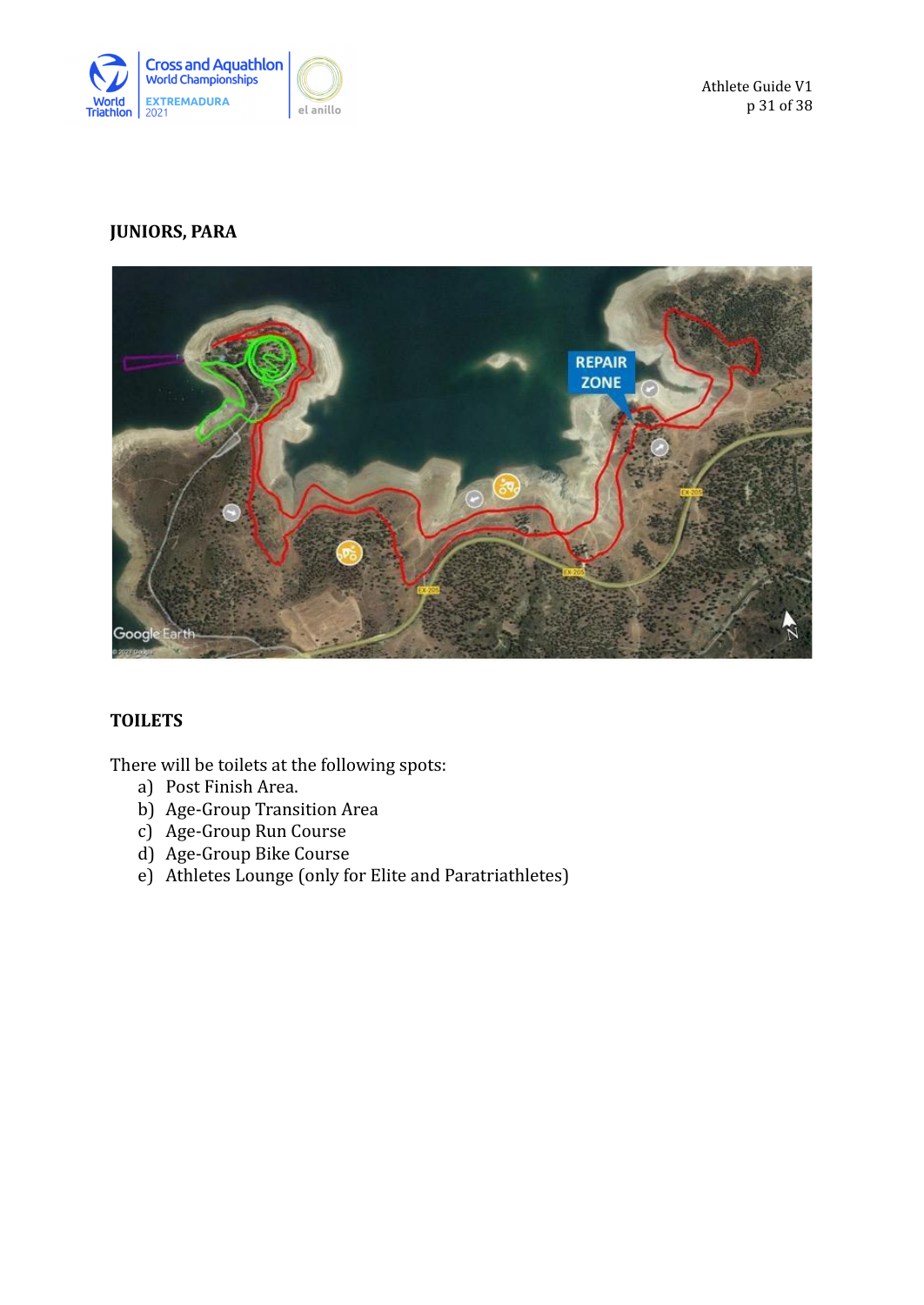



### **CUT OFF TIMES**

### **Age-Group Cross triathlon races**

| 1:30:00 PM | End of the bike cut off time |
|------------|------------------------------|
| 2:00:00 PM | End of the race cut off time |

**Elite/U23 Cross triathlon races** End of the bike cut off time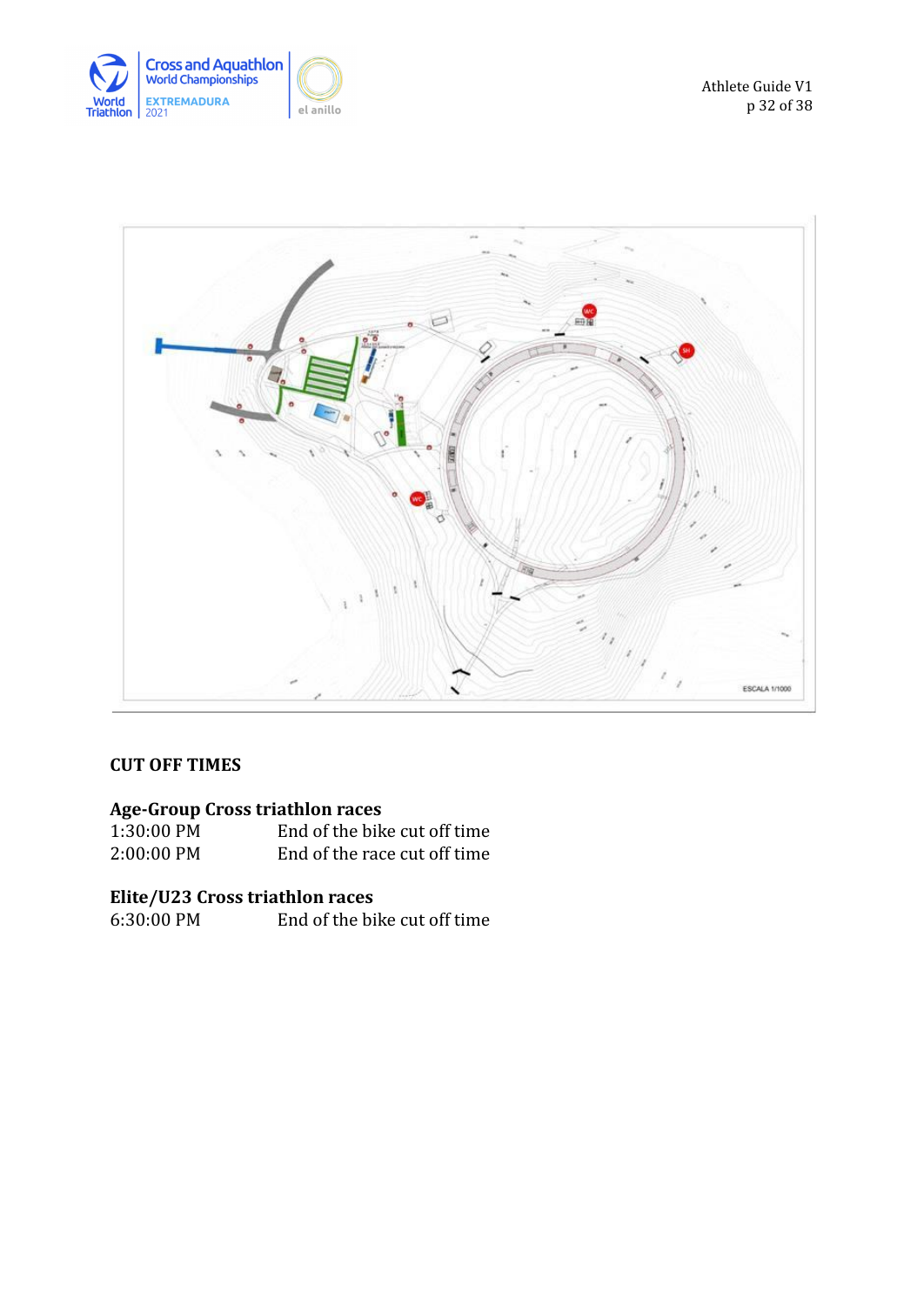

## <span id="page-32-0"></span>**Post-Race Information**

### <span id="page-32-1"></span>**Age-Group**

All finisher athletes will receive a finisher medal

### <span id="page-32-2"></span>**Post-Race Recovery Area**

The Recovery Area will be located near the Finish Area.

### <span id="page-32-3"></span>**Bike and Gear Check-out**

Congratulations! You are a Finisher! Now you have to pick up your bike and gear from the Transition Area. Do remember to pick up your bag from the cloakroom. The World Triathlon Cross and Aquathlon World Championships is not responsible for the gear left behind.

#### **Check-out time**

#### **Aquathlon**

| Da v | <b>Start Time</b>     | <b>End Time</b> | <b>Activity</b>                                                                                       |  |
|------|-----------------------|-----------------|-------------------------------------------------------------------------------------------------------|--|
|      |                       |                 | Aquathlon - Elite transition Check out Elite, U23, Juniors and Para World Championships & Elite, Para |  |
|      |                       |                 | 30/10/2021   6:05:00 PM   7:05:00 PM   Campeonato de España                                           |  |
|      | 30/10/2021 6:35:00 PM |                 | 7:35:00 PM   Aquathion - transition Check out AG World Championships & AG Campeonato de España        |  |

#### **Cross Triathlon**

| Dav        | <b>Start Time</b> | <b>End Time</b> | <b>Activity</b>                                                                                                  |  |
|------------|-------------------|-----------------|------------------------------------------------------------------------------------------------------------------|--|
| 31/10/2021 | 9:30:00 AM        |                 | 9:45:00 AM Cross Triathlon - Elite transition Check out Junior                                                   |  |
|            |                   |                 | Cross Triathlon - Transition Check out Juvenil & Cadete Campeonato de España, Para World Championships           |  |
|            |                   |                 | 31/10/2021 10:30:00 AM 11:10:00 AM & Para Campeonato de España                                                   |  |
|            |                   |                 |                                                                                                                  |  |
| 31/10/2021 | $1:30:00$ PM      |                 | 2:30:00 PM   Cross Triathlon - Elite transition Check out Elite World Championships & Elite Campeonato de España |  |
| 31/10/2021 | 5:30:00 PM        |                 | 7:00:00 PM   Cross Triathlon - Transition Check out AG World Championships & AG Campeonato de España             |  |

Double check your gear to be sure you have all your belongings with you. Our volunteers will do their best to check that each athlete's bib number matches the number on his/her bike and gear when he/she leaves the Transition Area.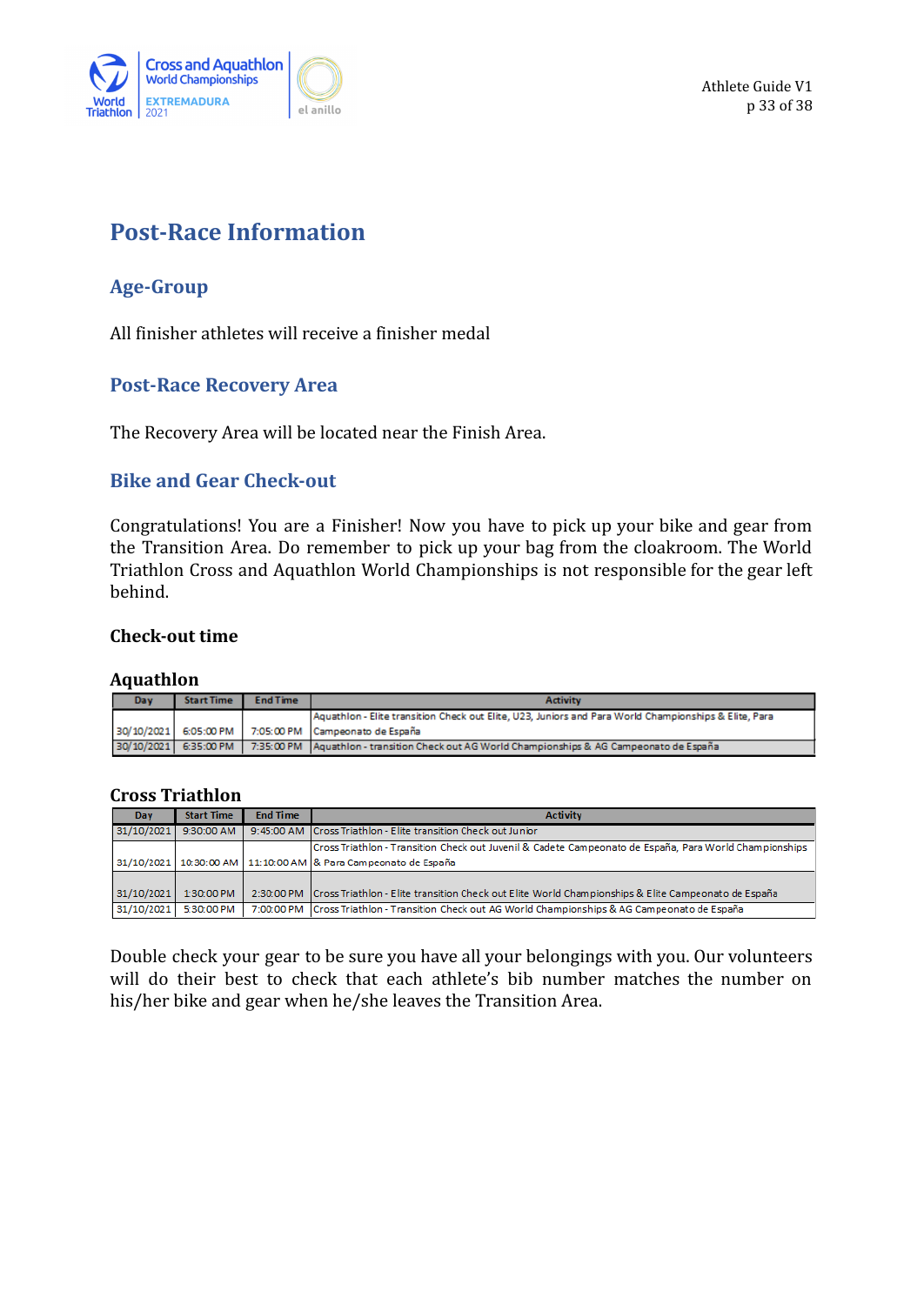

### <span id="page-33-0"></span>**Post-Race Recovery Service**

Water and Isotonic

#### <span id="page-33-1"></span>**Showers**

There will be showers at the venue

### <span id="page-33-2"></span>**Bike Cleaning station**

Bike cleaning station post finish area in the venue.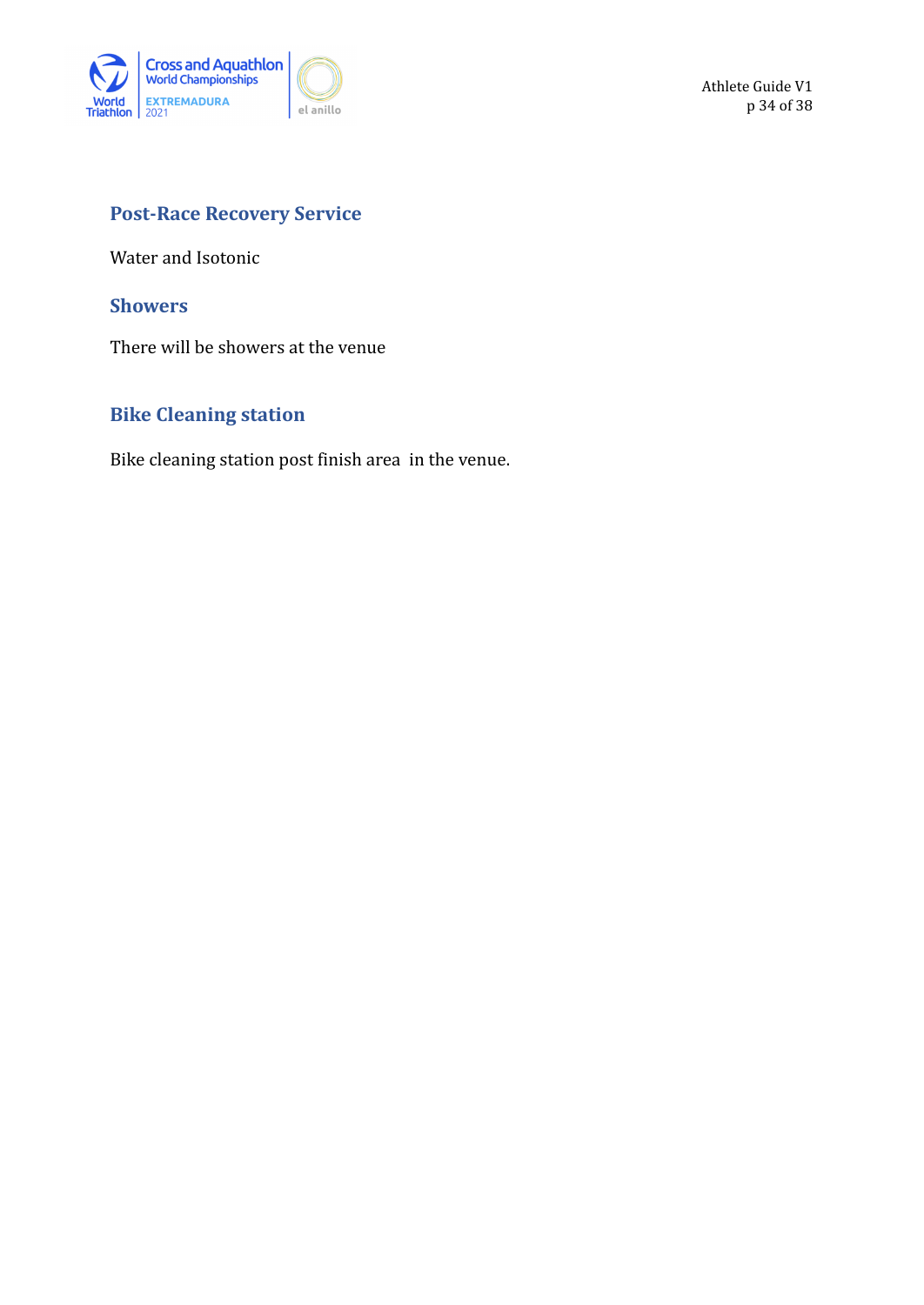

### <span id="page-34-0"></span>**Photo Service**

Can download at [www.tufotogratis.com.](http://www.tufotogratis.com) No costs.

### <span id="page-34-1"></span>**Results**

Results will be posted at the Recovery Area.

They will also be uploaded up onto the Official Event APP (FETRI). The name of the application is Sportchip, and you can download it from your phone.

Sportchip for Iphone: <https://apps.apple.com/us/app/sportchip-live/id1420393528>

Sportchip for Android:

[https://play.google.com/store/apps/details?id=com.sportmaniac\\_live\\_app\\_android.spor](https://play.google.com/store/apps/details?id=com.sportmaniac_live_app_android.sportchip&hl=es&gl=US) [tchip&hl=es&gl=US](https://play.google.com/store/apps/details?id=com.sportmaniac_live_app_android.sportchip&hl=es&gl=US)

### <span id="page-34-2"></span>**Medal/Awards ceremony**

| Date                         | <b>Start</b><br>Time | <b>Activity</b>                                                  | Event                      |
|------------------------------|----------------------|------------------------------------------------------------------|----------------------------|
| Saturday, October<br>30,2021 | 19:00                | <b>Aquathlon WCH - Medal Ceremonies</b>                          | <b>Aquathlon WCH</b>       |
| Sunday, October<br>31,2021   | 19:00                | World Triathlon Cross Championships -<br><b>Medal Ceremonies</b> | <b>Cross Triathlon WCH</b> |

The Awards Ceremony will take place at the venue. You have to be present to receive your medal. If you cannot attend the Medal Ceremony, your Team Manager or one of your teammates can pick it up on your behalf at the end of the ceremony.

### **Elite/Junior/Paratriathlon**

- Ambush marketing rules apply.
- As per World Triathlon Competition rules:
	- o Athletes must wear the uniform during the whole competition and award ceremony. Long sleeves and long pants are allowed for the Medal Ceremony.
	- o Elite/Paratriathlon athletes are not allowed to carry their country flag when they step up to receive their medals; flag-raising ceremony and national anthem of the winner.

### **Age-Group**

- Please dress up according to World Triathlon Competition rules:
	- o Athletes must wear the uniform during the whole competition and award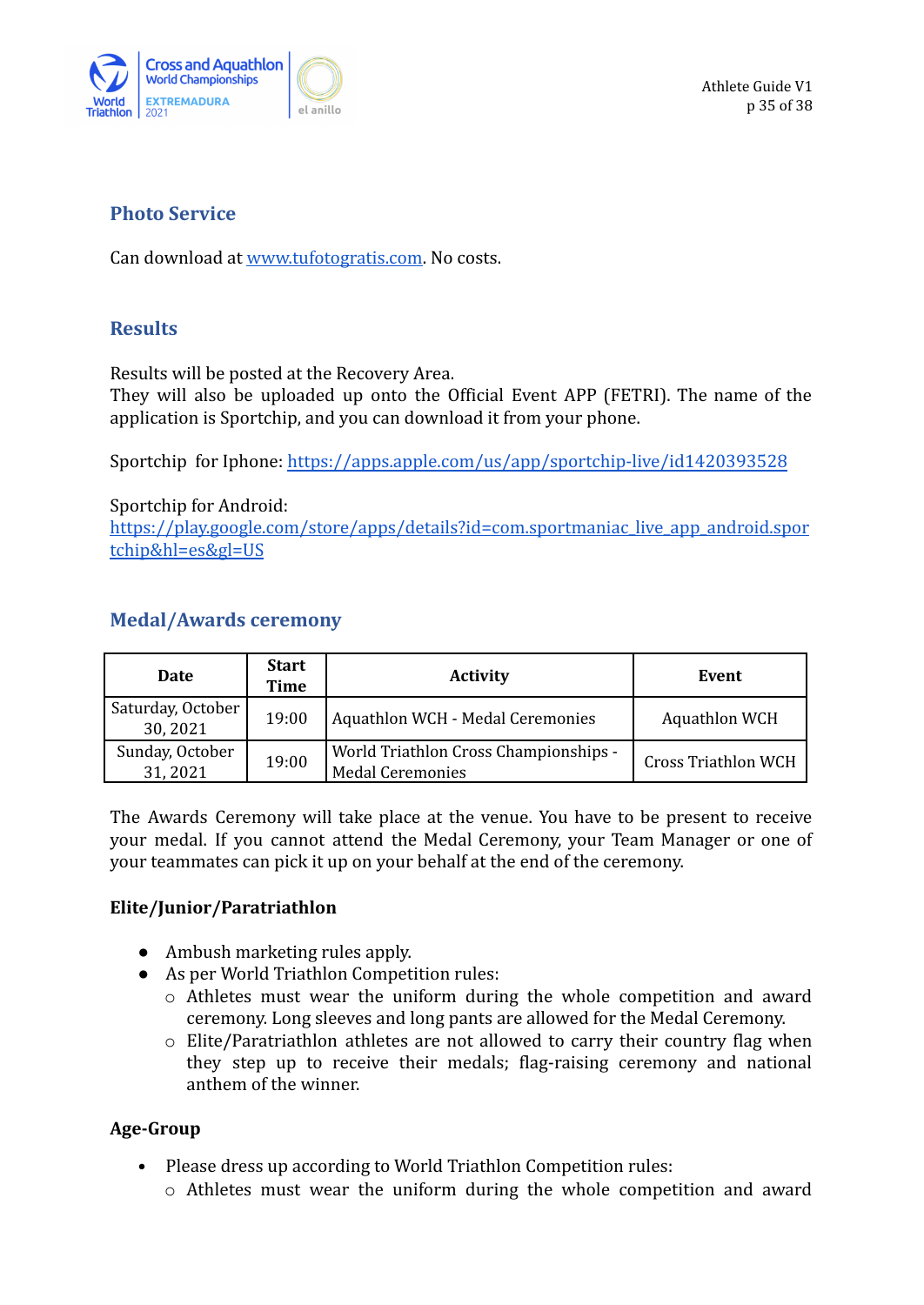

ceremony. Long sleeves and long pants are allowed for the Medal Ceremony.

- o Children are not allowed on the podium.
- o If you cannot attend the Medal Ceremony, your Team Manager or one of your teammates can pick up your medal at the end of the ceremony.

### <span id="page-35-0"></span>**Prize Money (Elite - male and female)**

Prize Money will be distributed according to World Triathlon Competition Rules

### <span id="page-35-1"></span>**Closing Ceremony**

The closing ceremony will be on Sunday at 19h30. After the awards ceremony, the Extremaduran rock band "Derrape" will perform a concert of about 120' in front of the finish line of the competition.

Derrape: <https://derrape.es/grupo>

The concert will be free entrance and no accreditation will be needed to enjoy it. During the concert, athletes and accompanying persons will be able to buy refreshments and drinks in the area.

### <span id="page-35-2"></span>**Lost and Found**

Have you lost anything? Should you lose any item, please go to the Lost & Found Office at the Expo, next to the place where you will pick up your welcoming package with your bib numbers, at the Venue. LOCATION **[HERE.](https://g.page/centro-niemeyer-asturias?share)**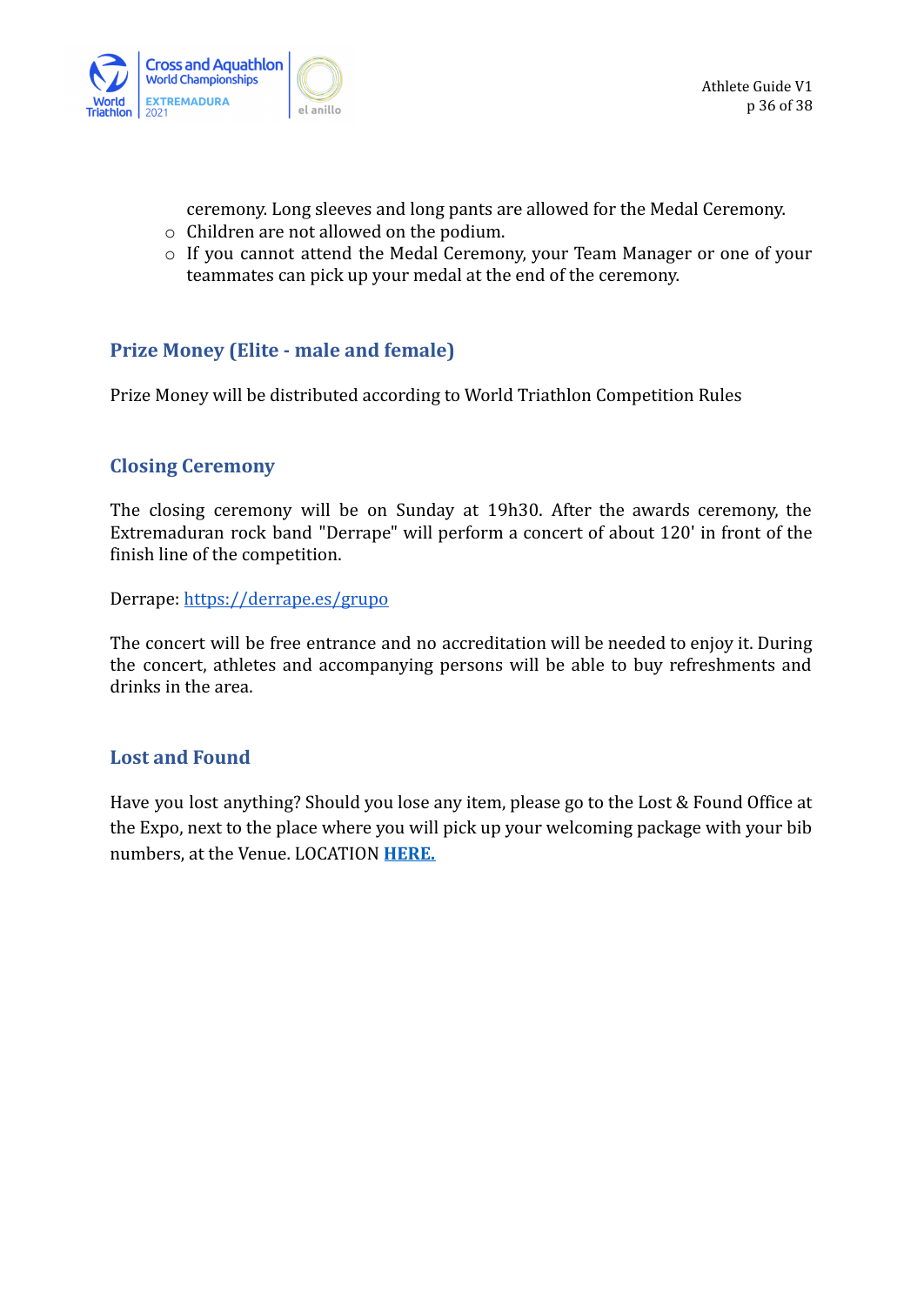

Athlete Guide V1 p 37 of 38

## <span id="page-36-0"></span>**Age-Group Athlete Waiver**



### Be your extraordinary

#### **WAIVER – RELEASE OF LIABILITY**

Please read this acknowledgment, waiver and release from liability carefully:

I understand that competing in the 2021 World Triathlon Cross Championships El Anillo-Extremadura or 2021 World Triathlon Aquathlon Championships El Anillo-Extremadura events involves swimming in lake, cycling, running or walking on public roads and property used by the public. I am aware of the risks involved. The risks include but are not limited to vehicle traffic, pedestrians, actions of competitors, spectators, event personnel, weather conditions and my physical and mental state of health. In my judgement I have sufficient competence and experience to participate safely. I certify that I am sufficiently trained for participation in these events. I have not been advised by a qualified medical person against competing in these events. Should I be advised by a qualified medical person against competing in these events, prior to the date of competition, I will notify World Triathlon/LOC and withdraw my entries into these events. I certify I have my owns liability, accident and health insurance with the necessary coverage for my participation in the 2021 World Triathlon Cross Triathlon World Championships El Anillo-Extremadura or 2021 World Triathlon Aquathlon Championships El Anillo-Extremadura. The World Triathlon and the LOC decline all responsibility in case of accident, fall, loss, theft, etc.

I accept and consent to the World Triathlon Competition Rules and the Athlete's Guide available on World Triathlon's website at [www.triathlon.org.](http://www.triathlon.org)

I accept that photos, film footage, interviews, advertisements and other promotional tools World Triathlon/LOC taken during these events are the property of World Triathlon/LOC and can be freely used by the World Triathlon/LOC, including on social media.

In consideration of my acceptance of entry into these 2021 World Triathlon Cross Championships El Anillo-Extremadura or 2021 World Triathlon Aquathlon Championships El Anillo-Extremadura sanctioned events, I agree that the LOC and officials, World Triathlon and Federación Española de Triatlón, its directors, employees, subcontractors, volunteers, members and sponsors shall not be liable for injuries or loss I might suffer because of my participation in these events.

The LOC has put enhanced health and safety measures in place due to the potential spread of COVID-19, that are in accordance with World Triathlon COVID-19 rules. I shall follow all instructions while visiting any event-related venue, whether posted or otherwise communicated verbally or in writing. An inherent risk of exposure to COVID-19 exists in any place where people are present and may be contracted from other person(s) (including but not limited to any co-participant; spectator; Organizer staff, representative, volunteer, or contractor; and/or any other person(s)). By visiting any event-related venue, I voluntarily assume all risks related to exposure to covid-19, so I (or my child, if applicable) may participate in the event and the activities.